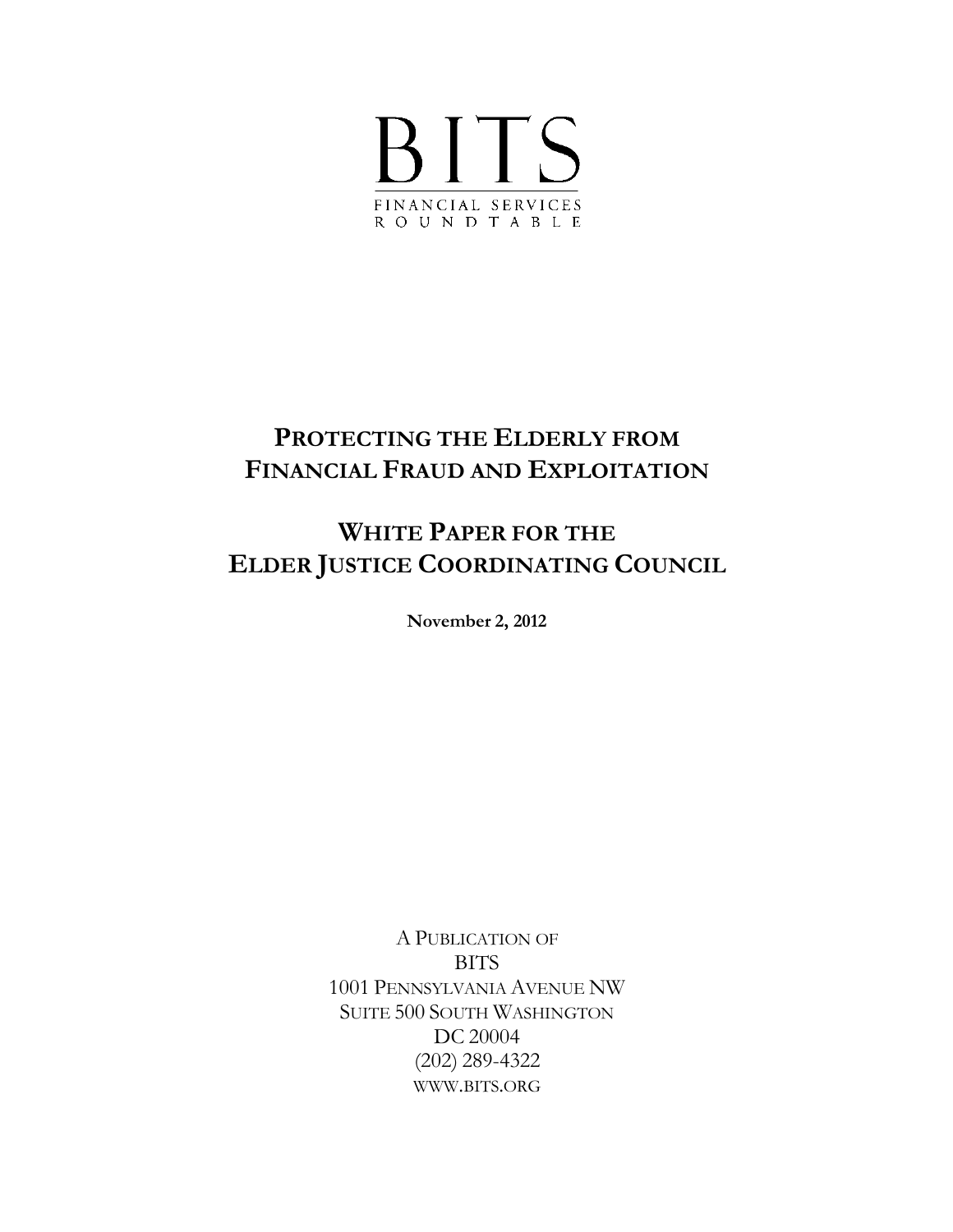# PROTECTING THE ELDERLY FROM FINANCIAL FRAUD AND EXPLOITATION

# **Table of Contents**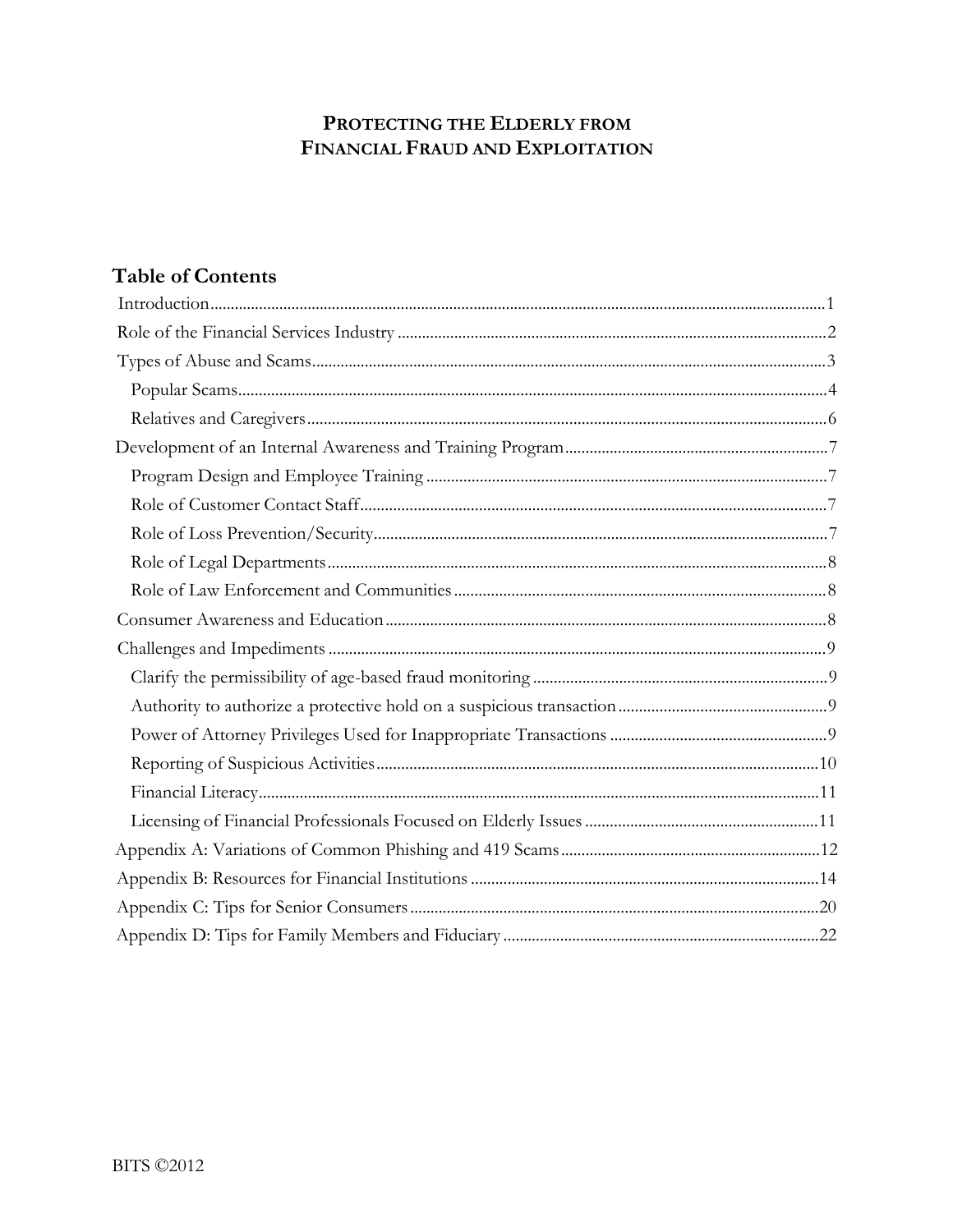### **INTRODUCTION**

This paper, *Protecting the Elderly and from Financial Fraud and Exploitation*, is designed to address special needs for which financial institutions are uniquely suited to assist. The paper provides information to support the implementation or improvement of a financial institution's internal program for education and awareness about abuse of, and exploitation against, the elderly.

According to the National Center on Elder Abuse (NCEA), Bureau of Justice Statistics<sup>1</sup>, 9.5% of the elderly population was abused in 2010. In a telephone  $\frac{\text{survey}^2}{\text{output}}$  of more than 5,500 older adults, 5.2% of respondents reported current financial exploitation by a family member and 6.5% reported lifetime financial exploitation by a non-family individual. The National Adult Protective Services Association (NAPSA) conducted an informal study of U.S. news articles regarding elder abuse reported between October 1, 2008 and March 31, 2009. Of the 1,971 incidents publicly reported, 458 of the incidents included financial exploitation<sup>3</sup>. A 2009 [report e](http://www.metlife.com/assets/cao/mmi/publications/studies/mmi-study-broken-trust-elders-family-finances.pdf)stimates the annual financial loss by victims of elder financial abuse to be at least \$2.6 billion. It also describes the typical victim of elder abuse as a woman over 75 who lives alone. 4

By 2030, the number of Americans aged 65 and older will more than double to 71 million, roughly 20 percent of the U.S. population. In some states, fully a quarter of the population will be aged 65 and older<sup>5</sup>. This dramatic increase in the aging population can also lead to a large pool of potential victims for financial exploitation.

According to NCEA, financial exploitation can include "the illegal or improper use of an elder's funds, property, or assets." Examples include, but are not limited to, "cashing an elder adult person's checks without authorization or permission; forging an older person's signature; misusing or stealing an older person's money or possessions; coercing or deceiving an older person into signing any document (e.g., contracts or will); and the improper use of conservatorship, guardianship, or power of attorney."6

Financial exploitation can be devastating to the victim. Research has shown that elders who suffer from abuse, neglect or exploitation are three times more likely to die than those who have not suffered from abuse, neglect or exploitation.<sup>7</sup> Compounding the devastation is that the exploitation is often traced to family members, trusted friends, or caregivers. Financial abuse often occurs with the implied acknowledgment and/or consent of the elder person, even when that person is mentally capable, and therefore can be more difficult to detect or prove. In addition, many victims may be unable or unwilling to implicate a friend or family member as the perpetrator. The University of

<sup>1</sup>*Bureau of Justice Statistics, <http://bjs.ojp.usdoj.gov/>*

<sup>2</sup>*March 2009 National Elder Mistreatment Study,<http://www.ncjrs.gov/pdffiles1/nij/grants/226456.pdf>*.

<sup>3</sup> Other categories tracked by NAPSA included physical, sexual, and emotional abuse, neglect (including self-neglect), abandonment, and information about scams, proposed legislation, community meetings, etc.

**<sup>4</sup>**Broken Trust: Elders, Family, and Finances, MetLife Mature Market Institute; produced in conjunction with the National Committee for the Prevention of Elder Abuse and Virginia Tech,

*[http://www.metlife.com/assets/cao/mmi/publications/studies/mmi-study-broken-trust-elders-family-finances.pdf.](http://www.metlife.com/assets/cao/mmi/publications/studies/mmi-study-broken-trust-elders-family-finances.pdf)*

<sup>5</sup>*The State of Aging and Health in America,* Centers for Disease Control and Prevention (CDC) and The Merck Company Foundation, 2007, *[http://www.cdc.gov/Aging/pdf/saha\\_2007.pdf](http://www.cdc.gov/Aging/pdf/saha_2007.pdf)*.

<sup>&</sup>lt;sup>6</sup> The National Center on Elder Abuse, [http://www.ncea.aoa.gov/ncearoot/Main\\_Site/index.aspx.](http://www.ncea.aoa.gov/ncearoot/Main_Site/index.aspx)

<sup>7</sup> Lachs, M.S., Williams, C.S., O'Brien, S., Pillemer, K.A., and Charlson, M.E., "The mortality of elder mistreatment" J*ournal of the American Medical Association*, (1998) 280(5),428-432.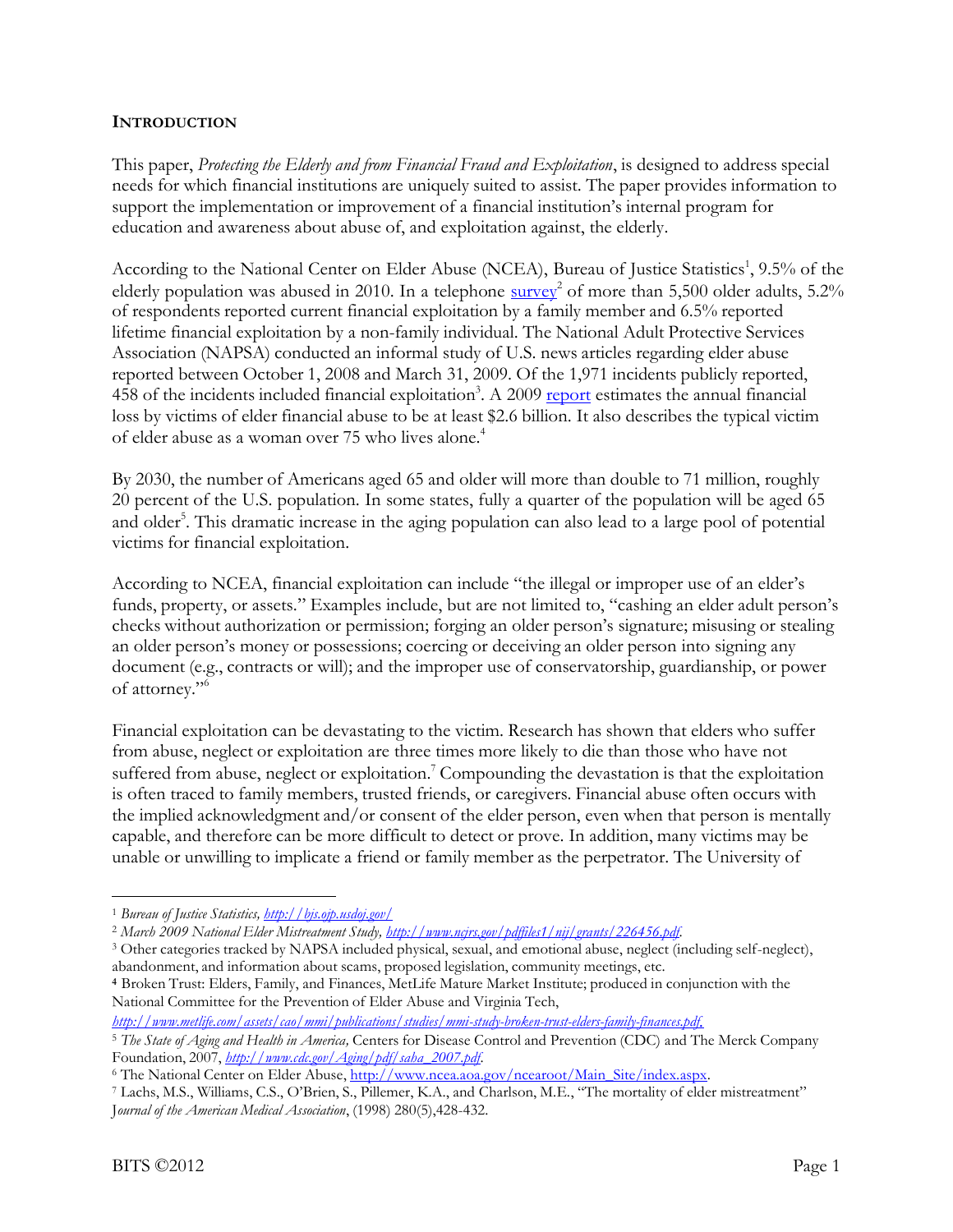Chicago survey found that adults over the age of 60 are less likely to report verbal or financial mistreatment than those aged 50–60. According to the NCEA, Bureau of Justice Statistics, 15.7% of elder abuse cases reported in 2010 were cases of financial exploitation.

Why are older persons at risk? Greed is the major motivator of the perpetrator of the financial crime. Persons over 50 control the majority of the personal wealth in this country and the problem will only increase as the "baby boomer" generation ages. Fear is also a primary factor. Older adults are afraid of being left alone or being placed into a nursing home. The physical and mental impairments of aging make the elderly dependent on others for care, which allows the abuser to isolate and control the victim both physically and emotionally.

Employees within the financial services industry may often be the first to detect changes in the behaviors of customers with whom they have regular contact. This front-line relationship places institutions in a unique position to assist in protecting customers, upholding their inherent trust relationship with clients. Misconceptions and misunderstandings of privacy laws<sup>8</sup> may cause institutions to avoid reporting suspected financial exploitation even though many states mandate such reporting.

Financial institutions are encouraged to broaden dialogue with and report suspected fraud to Adult Protective Services (APS), as required by law<sup>9</sup>. In turn, APS will conduct investigations, prepare assessments and arrange for services needed to help victims correct or eliminate financial exploitation.

# **ROLE OF THE FINANCIAL SERVICES INDUSTRY**

The financial services industry is uniquely positioned to assist in detecting and preventing financial fraud and exploitation of the elderly. Following are some of the reasons this role is critically important.

- A primary role of financial institutions is the protection of assets and prevention of financial losses. Experts from BITS member financial institutions develop and share best practices and other voluntary guidelines to safeguard consumer information.
- For decades, financial institutions have been at the forefront of fraud detection utilizing sophisticated technology, modeling, training and education, and are often the first to detect patterns of fraud. These proactive measures help to promote goodwill within the financial institutions' communities.
- Using a variety of safeguards, financial institutions ensure the reliability and security of financial transactions as well as protect financial privacy. While federal regulators require some of these

<sup>&</sup>lt;sup>8</sup> See <u>Role of Legal Departments</u> section for more information.<br><sup>9</sup> Currently, 20 states and the District of Columbia require financial institutions to report suspected cases of financial abuse of the elderly. To view your state's law, as well as state-specific data and statistics, statewide resources, etc., visit [http://www.ncea.aoa.gov/NCEAroot/Main\\_Site/Find\\_Help/State\\_Resources.aspx. S](http://www.ncea.aoa.gov/NCEAroot/Main_Site/Find_Help/State_Resources.aspx)ee also, [http://www.ncea.aoa.gov/NCEAroot/Main\\_Site/Library/Laws/APS\\_IA\\_LTCOP\\_Citations\\_Chart\\_08-08.aspx, f](http://www.ncea.aoa.gov/NCEAroot/Main_Site/Library/Laws/APS_IA_LTCOP_Citations_Chart_08-08.aspx)or the American Bar Association Commission on Law and Aging's list of state statutes.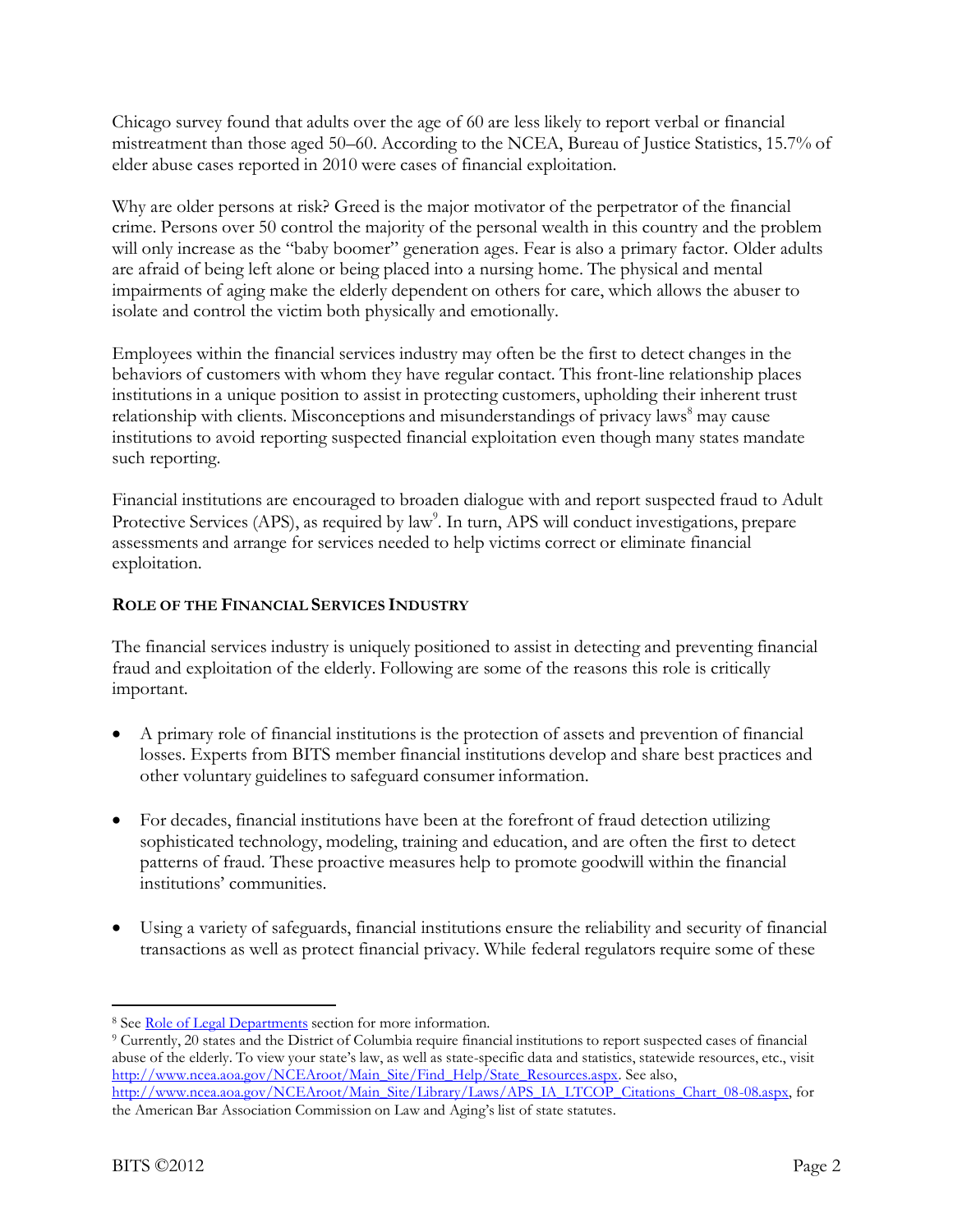safeguards, financial institutions often exceed the minimum standards of such regulation for the benefit of their customers, shareholders and employees.

• Financial institutions educate employees and customers on steps to secure accounts against the lure of fraudsters. Often, fraud is committed by trusted third parties, family or friends, and may be committed with the implied consent of the customer.

# **TYPES OF ABUSE AND SCAMS**

NCEA recognizes six types of abuse<sup>10</sup>. In addition to signs of financial abuse, financial institution personnel may recognize, identify and report other forms of abuse. Identification of non-financial abuse may indicate that financial abuse is also occurring. The types of abuse below may be independent of each other:

- **Abandonment** Desertion of an adult by an individual who has assumed responsibility for providing care.
- **Emotional or psychological abuse** Trauma after exposure to threating acts or coercive tactics.
- **Financial abuse or exploitation** Unauthorized or improper use of the resources of an elder for monetary or personal benefit, profit, or gain.
- **Neglect** Failure to fulfill any part of a person's obligations or duties to an elder's physical, emotional, or social needs.
- **Physical abuse** Injuring, assaulting or threatening with a weapon, or inappropriately restraining.
- **Sexual abuse** Sexual contact against an elder's will.

Financial exploitation can be classified into two broad categories. These categories of exploitation may affect more than older consumers; however they are highlighted for purposes of understanding the direct risk they pose to the elderly.

- **Theft of income** Most common form of financial exploitation and fraud. Theft is typically between \$1,000 and \$5,000 per transaction.
- **Theft of assets** Often more extensive and typically involves abuse associated with Powers of Attorney, real estate transactions, identity theft or tax manipulation.

<sup>&</sup>lt;sup>10</sup> These definitions are similar to those provided by the Centers for Disease Control (CDC), [http://www.cdc.gov/ViolencePrevention/eldermaltreatment/definitions.html. T](http://www.cdc.gov/ViolencePrevention/eldermaltreatment/definitions.html)he CDC and their partners are developing a document containing standardized definitions and recommended data elements for use in elder maltreatment public health surveillance. The updated document is expected to be released in late 2010.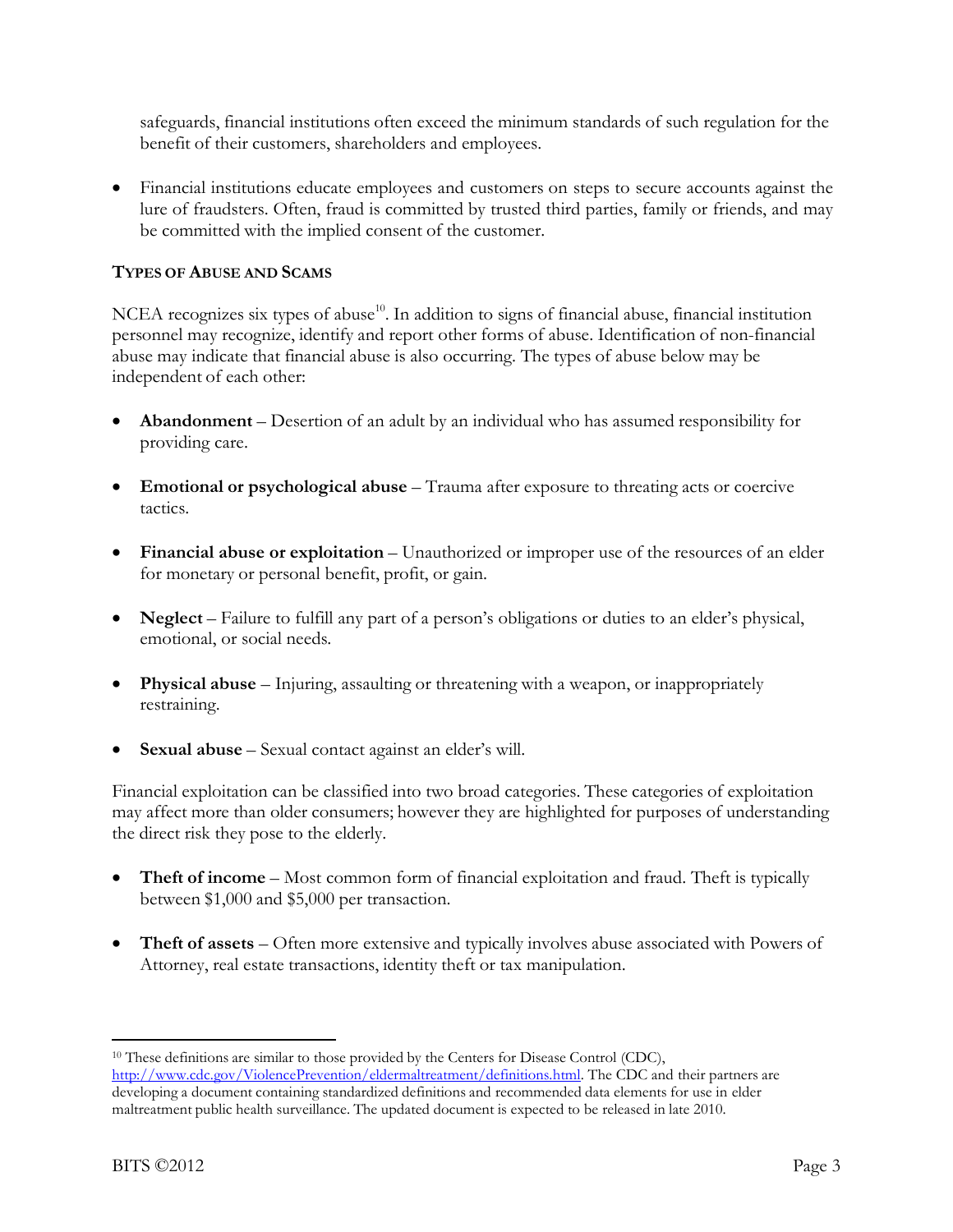Some forms of exploitation may be considered "scams," in which a person (or persons) unknown to the adult attempts to trick the victim for financial gain. The elderly person, who may be more trusting, gullible, or less financially sophisticated, are often the preferred targets of scams.

# **Popular Scams**

The frauds outlined below are not unique to seniors, but the opportunity and impact can be greater than on the average consumer.

• **Advance Fee Fraud or "419" Fraud**. Named after the relevant section of the Nigerian Criminal Code, this fraud is a popular crime with West African organized criminal networks. There are a myriad of schemes and scams – mail, email, fax and telephone promises are designed to entice victims to send money for various reasons. Victims are told they will receive a percentage for their assistance.

There are many variations of phishing and 419 schemes, but they all have the same goal: to steal the victims' money or personal and account information. *See Appendix A for more information about the various scheme*s.

- **Debt Relief Scam** Senior Americans are using their credit cards more to compensate for decreasing retirement portfolios and increasing medical costs, $11$  and financially distressed elders may be susceptible to debt relief scams by unscrupulous companies that promise to repair a bad credit report or renegotiate a debt. Seniors may fall victim to companies that seek upfront fees for services that are often provided at little or no cost by the government. They may instruct the senior to redirect the payments to them, not the creditor, and either keep the payment entirely or charge exorbitant fees (sometimes 50%) as service charges. These companies often require payment in cash or money order, claiming that this decreases their overhead costs and keeps fees to a minimum, when it's actually done so the payments cannot be tracked like credit or debit card payments
- **Exploitation by a Financial Institution Employee** While institutions go to great lengths to avoid hiring known fraudsters<sup>12</sup> and employ monitoring and access controls to prevent them from unnecessarily accessing customers' records, some employees may abuse their relationships or use their knowledge of internal processes to steal from their elderly customers.
- **Fictitious Relative** The perpetrator calls the victim pretending to be a relative in distress and in need of cash, and asks that money be wired or transferred either into a financial institution account.
- **Financial Institution Examiner Impersonation Fraud** The victim believes that he or she is assisting authorities to gain evidence leading to the apprehension of a financial institution employee or examiner that is committing a crime. The victim is asked to provide cash to bait the

<sup>11</sup>*The Plastic* Safety Net*: How Households are Coping in a Fragile Economy*, Demos, July 2009, [http://www.demos.org/pubs/psn\\_7\\_28\\_09.pdf. T](http://www.demos.org/pubs/psn_7_28_09.pdf)he study reports that low- and middle-income consumers 65 and

older carried \$10,235 in average card debt in 2008, an increase in 26% from 2005,<br><sup>12</sup> Many institutions perform background checks during the hiring process or screen names against the Internal Fraud Prevention Service which was developed by BITS and is maintained by Early Warning Services. For more information about the Internal Fraud Prevention Service, see [http://www.earlywarning.com/human\\_resources.asp.](http://www.earlywarning.com/human_resources.asp)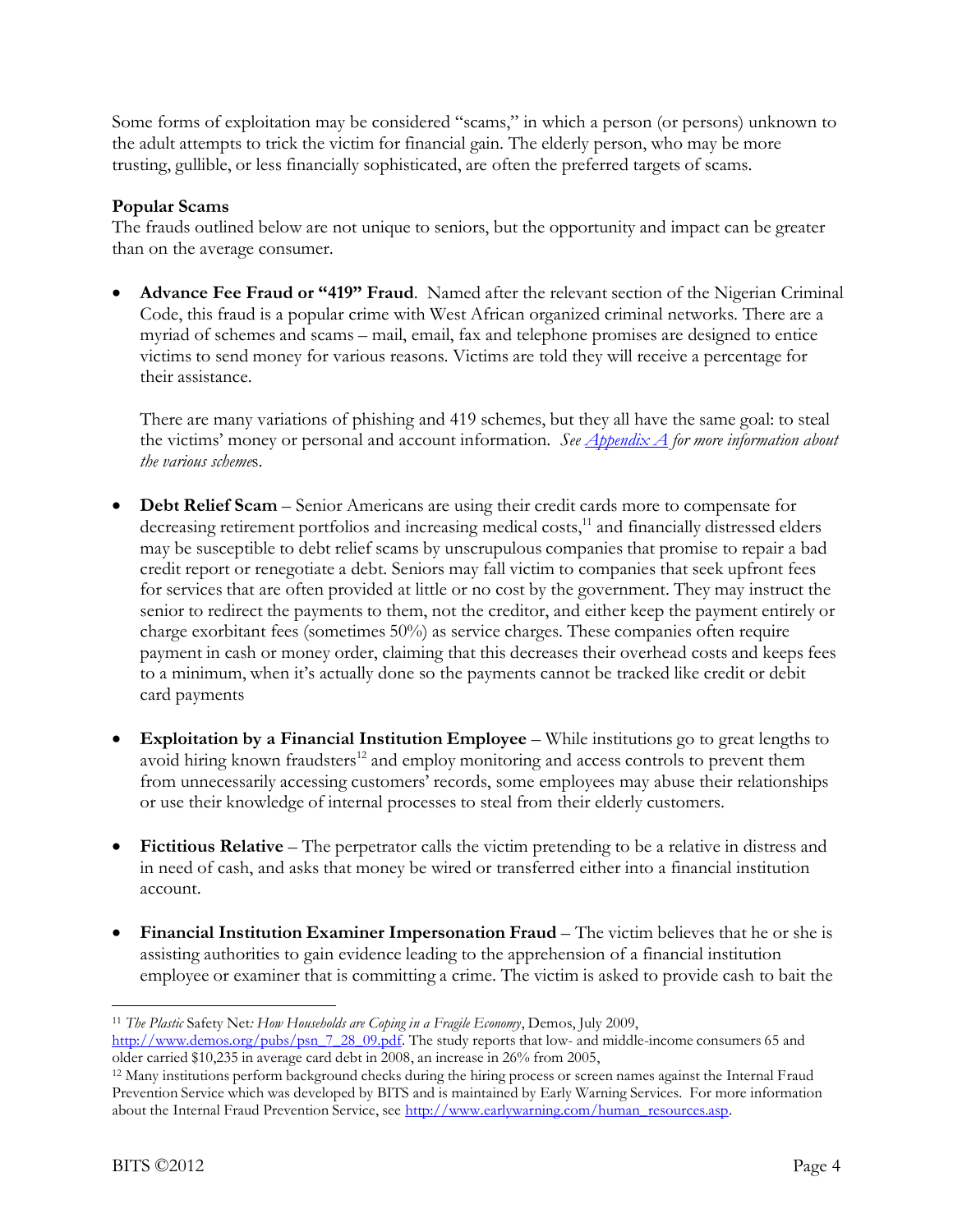crooked employee. The cash is then seized as evidence by the "authorities" to be returned to the victim after the case.

- **Foreclosure Rescue Scam** The perpetrator claims to be able to stop instantly foreclosure proceedings on the victim's real property. The scam often involves the victim deeding the property to the perpetrator who says that the victim will be allowed to rent the property until some predetermined future date when the victim's credit will have been repaired and the property will be deeded back to the victim without cost. Alternatively, the perpetrator may offer the victim a loan to bridge his or her delinquent payments, perhaps even with cash back. Once the paperwork is reviewed, the victim finds that his or her property was deeded to the perpetrator. A new loan may have been taken out with an inflated property value with cash back to the perpetrator, who is now the property owner. The property very quickly falls back into foreclosure and the victim, now tenant, is evicted.
- **Identity Theft** Using one or more pieces of the victim's personal identifying information (including, but not limited to, name, address, driver's license, date of birth, Social Security number, account information, account login credentials, or family identifiers), a perpetrator establishes or takes over a credit, deposit or other financial account in the victim's name.

Fraudsters gather victim's information through various means; however, senior citizens are often susceptible to social engineering techniques that fraudsters use, such as **"phishing"** to entice victims to supply personal information such as account numbers, login IDs, passwords, and other verifiable information that can then be exploited for fraudulent purposes. Phishing is most often perpetrated through mass emails and spoofed websites, but it can also occur through oldfashioned methods such as the phone, fax and mail.

- **Misappropriation of Income or Assets** A perpetrator obtains access to an older consumer's Social Security checks, pension payments, checking or savings account, credit or ATM cards, and withholds portions of checks cashed for himself or herself.
- **Pigeon Drop** A victim is approached by a stranger (or strangers) claiming to have found a large sum of money who offers to share it with the victim. However, the fraudster requests "good faith" money and offers to accompany the victim to the bank to withdraw the funds. In return, the victim is given an envelope or bag that contains blank pieces of paper rather than money.
- **Power of Attorney Fraud**  The perpetrator requests a Limited or Special Power of Attorney, specifying that legal rights be given to manage funds assigned for investment to the perpetrator, a trustee, an attorney, an asset manager, or other title that sounds official and trustworthy. Once the rights are given, the perpetrator uses the funds for personal gain.
- **Reverse Mortgage Scam** Fraudsters may target senior citizens who have accumulated a sizeable amount of equity in their home. While there is nothing illegal with reverse mortgage products, the process can be complex and homeowners must carefully review all of the terms and conditions (preferably with family members and an attorney) before signing anything. Unscrupulous estate planners may charge fees for information that is available at no charge from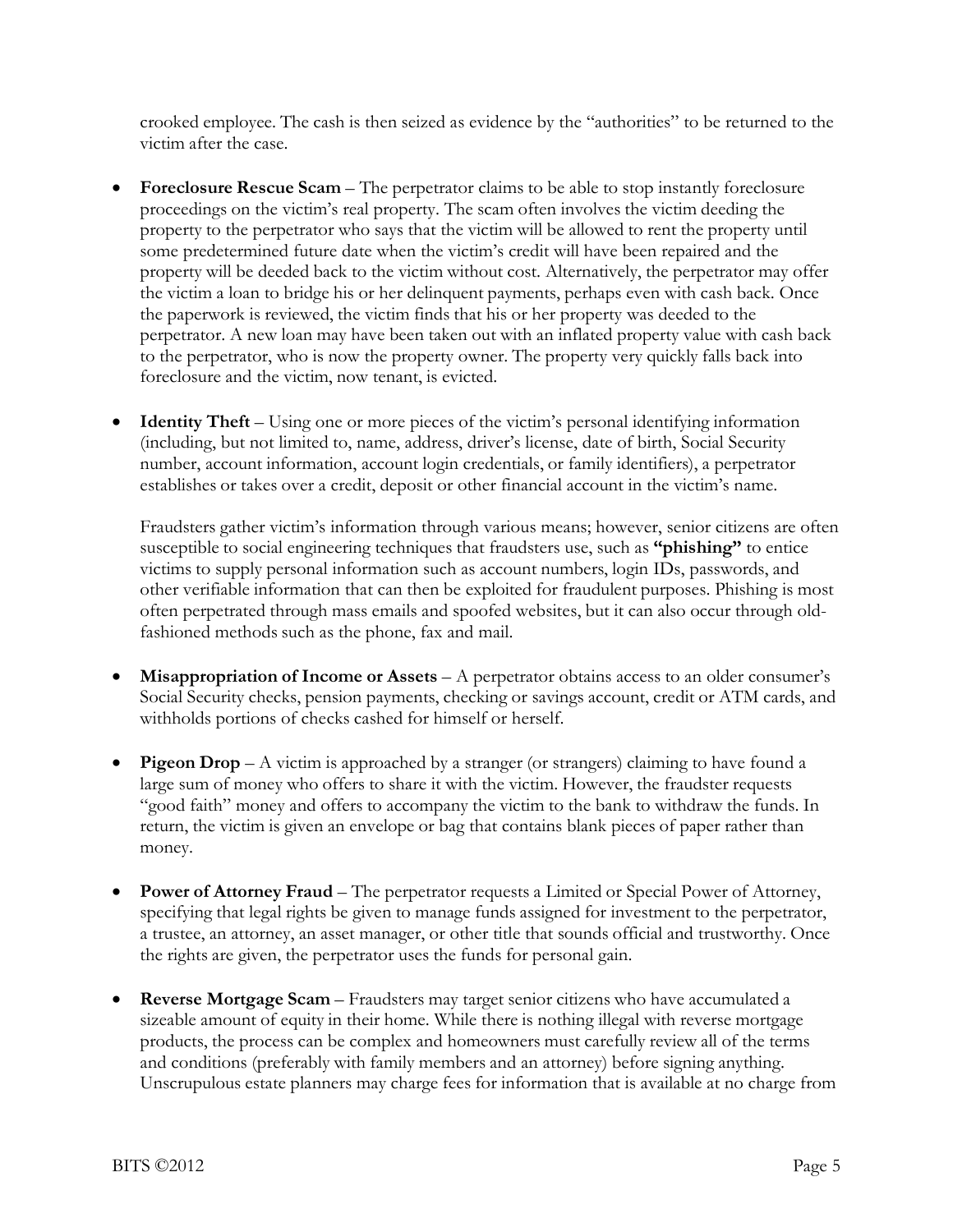the <u>[U.S. Department of Housing and Urban Development \(HUD\)](http://www.hud.gov/offices/hsg/sfh/hecm/hecmhome.cfm)</u><sup>13</sup> or "mortgage consultants" may insist that unnecessary renovations must be done to the home in order to qualify for the loan and specify which contractor should be used to make these repairs.

- **Sweetheart Scam** The perpetrator enters the victim's life as a romantic interest in order to gain influence and eventual financial control. This type of fraud often goes unreported due to the embarrassment and emotional impact on the victim. At times, the victim knows they are being duped but they simply do not want to be alone.
- **Telemarketing or Charity Scam** The victim is persuaded to buy a valueless or nonexistent product, donate to a bogus charity, or invest in a fictitious enterprise. Seniors are particularly vulnerable to this type of fraud because they are often at home during the workday to answer the phone. Social isolation is also a factor where fraudsters prey on lonely seniors anxious for someone with whom to talk. They devise schemes that require multiple phone calls and development of a trusting relationship.
- **Unsolicited Work** Victims are coerced, intimidated or otherwise conned into paying unreasonable amounts for poor quality work for services such as roofing, paving, auto body repair, etc. Often the work is fully paid for, but never started or of such poor quality that the victim must pay legitimate contractors to repair the work. Sometimes the work is only partially completed and the fraudster will insist that more money must be paid for the job to be completed. Often the perpetrator will accompany the victim to the bank to withdraw cash to pay for the substandard or incomplete work.

# **Relatives and Caregivers**

Unlike strangers, relatives, caregivers, and others with fiduciary responsibilities, hold a position of trust and have an ongoing relationship with the older consumer. Financial exploitation occurs when the offender steals, withholds or otherwise misuses the victim's money or assets for personal profit. Perpetrators take advantage of the victim and rationalize their actions in various ways. For example, perpetrators may feel that they are entitled to receiving their inheritance early and do not view their actions as wrong, while others simply take advantage of the victim.

- **Borrowing money** (sometimes repeatedly) with no intent to repay.
- **Cashing or keeping some portion** of the person's pension, Social Security or other income checks without permission.
- **Opening or adding their name to banking accounts** without the elder's permission. Often, a fraudster may use the victim's personal information to open an account online, as opposed to opening an account at a branch location. The fraudster often opts to receive online statements to avoid having statements sent to the victim's address and elude detection.
- **Theft of the victim's money or other cash-equivalent assets** (e.g., stocks, bonds, savings bonds, travelers checks), both directly and through establishing joint accounts or signatory authority on existing accounts. Perpetrators may convince the elder to add them to the account

<sup>13</sup> [http://www.hud.gov/offices/hsg/sfh/hecm/hecmhome.cfm.](http://www.hud.gov/offices/hsg/sfh/hecm/hecmhome.cfm)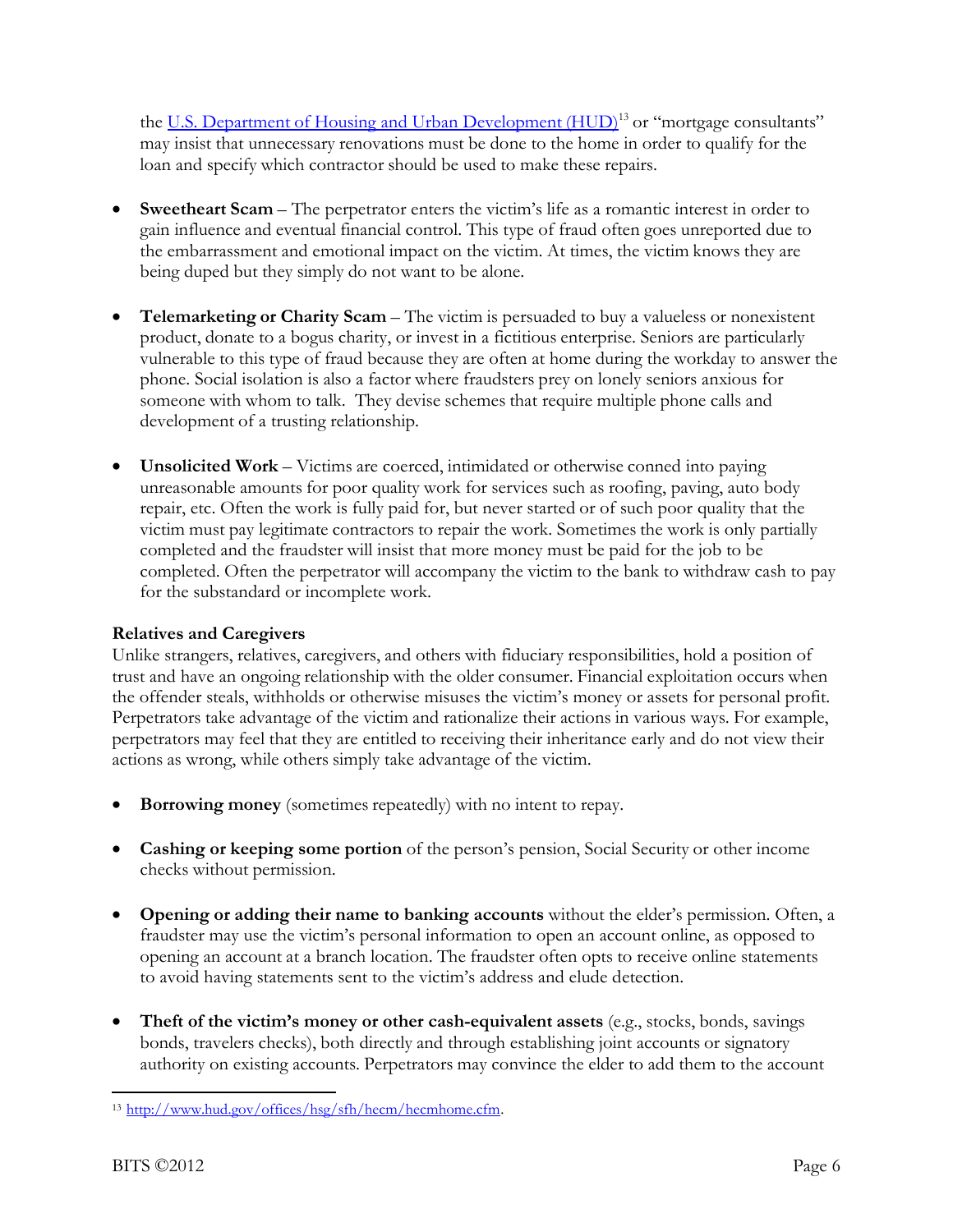as an authorized user without the elder understanding that the perpetrator can withdraw funds without their knowledge.

- **Transferring title on, or re-encumbering, real property** of the older consumer. Financial exploitation utilizing real property is particularly appealing to family members or caregivers who may feel they are "owed" something for their efforts, however meager those efforts may be in reality. For many elderly, their most significant economic asset may be the equity they have built in their real property over decades of ownership.
- **Using the victim's checks or ATM, debit or credit cards** without permission.

The tactics used by these offenders may include intimidation, deceit, coercion, emotional manipulation, psychological or physical abuse and/or empty promises. The offender may try to isolate the victim from friends, family and other concerned parties who would act in the victim's best interest. By doing so, the perpetrator prevents others from asking about the person's well-being or relationship with the offender and prevents the person from consulting with others on important financial decisions.

# **DEVELOPMENT OF AN INTERNALAWARENESS AND TRAINING PROGRAM**

Financial institutions understand the importance of establishing and internal awareness and training program on this issue. Most institutions train all of their staff on this issue when they are hired, and then perform regular trainings for those individuals who work directly with consumers. This section outlines the responsibility of each part of an institution in combating this abuse.

# **Program Design and Employee Training**

Corporate support is important when developing and maintaining a successful awareness and training program. Institutions should involve and seek input not only from their internal departments, but also from external groups such as protective services and law enforcement, as they often have a keen understanding regarding the cases and issues affecting a specific region.

# **Role of Customer Contact Staff**

Customer contact staff are in a unique position to identify potential abuse of elder populations through greater awareness and recognition of "red flags" in customer behavior. The industry is in the process of establishing an overview of curriculum for training customer facing personnel to identify potential signs of fraud. This work will include identifying key "red flags" that staff may identify during routine account servicing that could indicate actual or potential fraud.

# **Role of Loss Prevention/Security**

Loss prevention/security staff are strongly encouraged to proactively contact and establish relationships with local law enforcement and APS offices to increase collaboration and information sharing with these groups before an incident occurs.

In addition, the regional field offices of the Federal Bureau of Investigation (FBI) and U.S. Secret Service (USSS) sponsor task forces that serve as an excellent means to network and share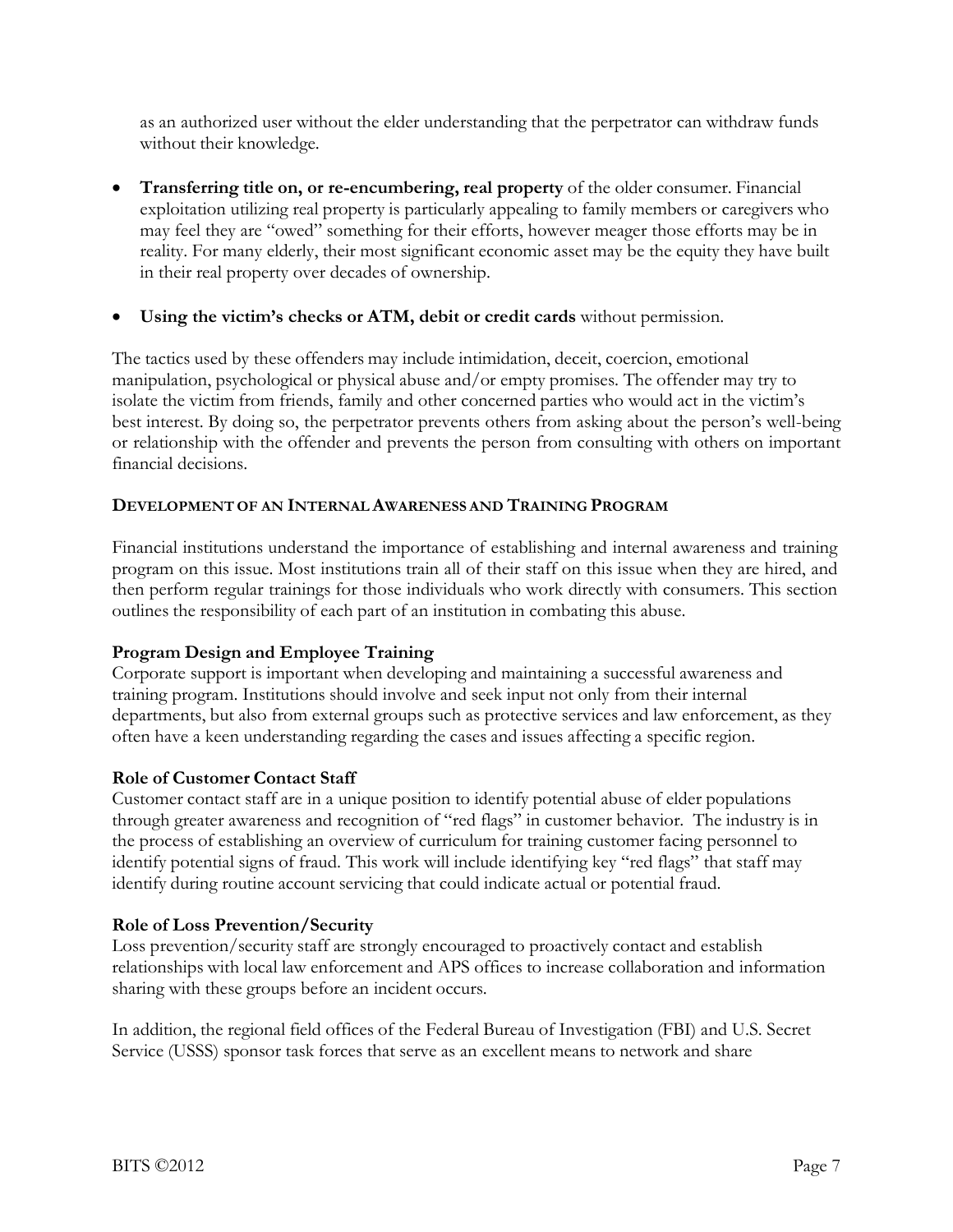information regarding crimes affecting the region. Local  $FBI<sup>14</sup>$  or  $USSS<sup>15</sup>$  field offices will be able to</u> direct an institution to the a local task force.

# **Role of Legal Departments**

Financial institutions may be reluctant to report suspicious activity to APS due to concerns with federal and state privacy laws. According to the American Bar Association (ABA) Commission on Aging, The Right to Financial Privacy Act of 1978 applies only to federal agencies requesting consumer information from financial institutions. Further, the Gramm-Leach-Bliley Act applies to federal, state and local agencies, but it contains several exemptions that permit disclosure, including "to protect against or prevent actual or potential fraud, unauthorized transaction, claims, or other liability." In addition, 49 states and the District of Columbia include immunity provisions in their APS laws that protect individuals who make reports in good faith. These immunity provisions may be interpreted as overriding the restrictions in applicable state privacy laws.

In 2003, the ABA published the document, *[Can Bank Tellers Tell? Reporting Financial Abuse of the](http://www.ncea.aoa.gov/ncearoot/main_site/pdf/publication/bank_reporting_long_final_52703.pdf)  [Elderly](http://www.ncea.aoa.gov/ncearoot/main_site/pdf/publication/bank_reporting_long_final_52703.pdf)*, <sup>16</sup> which outlines state laws associated with elder abuse. Another paper, *[Legal Issues Related to](http://www.ncea.aoa.gov/ncearoot/main_site/pdf/publication/bank_reporting_summary_final_52703.pdf)  [Bank Reporting of Suspected Elder Financial Abuse](http://www.ncea.aoa.gov/ncearoot/main_site/pdf/publication/bank_reporting_summary_final_52703.pdf)* <sup>17</sup> provides an overview of the legal issues that institutions may consider when reporting suspected cases of financial exploitation of the elderly.

As stated above, financial institutions should consult with legal departments on the specific reporting guidelines for the states in which they do business. In some cases, a written request from APS is sufficient to release customer statements and transaction copies, while other states require a subpoena or written consent from the customer.

# **Role of Law Enforcement and Communities**

*National Organization of Triads* (NATI) is a partnership of law enforcement, senior citizens and community groups to promote senior safety and reduce the unwarranted fear of crime that the elder community often experiences. A handbook<sup>18</sup> is available to assist law enforcement and senior citizens in implementing a comprehensive crime prevention program for older adults.

# **CONSUMER AWARENESS AND EDUCATION**

Consumer education is critical to preventing fraud. Most individuals will take action if they believe it will decrease their chances of being victimized by fraud, as long as the action does not significantly inconvenience them. By educating customers, financial institutions can decrease fraud losses.

Included in the *Appendix* are resources institutions may refer customers for tips on preventing fraud. Institutions can share this information with customers through various channels, such as postings at the branches, flyers sent with monthly statements, emails, through a Web site, and/or by request to a call center.

<sup>14</sup> List of FBI field offices[, http://www.fbi.gov/contact/fo/fo.htm.](http://www.fbi.gov/contact/fo/fo.htm)

<sup>&</sup>lt;sup>15</sup> List of the USSS field offices[, http://www.secretservice.gov/field\\_offices.shtml.](http://www.secretservice.gov/field_offices.shtml)

<sup>&</sup>lt;sup>16</sup> [http://www.ncea.aoa.gov/ncearoot/main\\_site/pdf/publication/bank\\_reporting\\_long\\_final\\_52703.pdf](http://www.ncea.aoa.gov/ncearoot/main_site/pdf/publication/bank_reporting_long_final_52703.pdf)

<sup>17</sup> [http://www.ncea.aoa.gov/ncearoot/main\\_site/pdf/publication/bank\\_reporting\\_summary\\_final\\_52703.pdf](http://www.ncea.aoa.gov/ncearoot/main_site/pdf/publication/bank_reporting_summary_final_52703.pdf)

<sup>&</sup>lt;sup>18</sup> [http://www.nationaltriad.org/tools/Draft\\_Triad\\_Handbook.pdf](http://www.nationaltriad.org/tools/Draft_Triad_Handbook.pdf)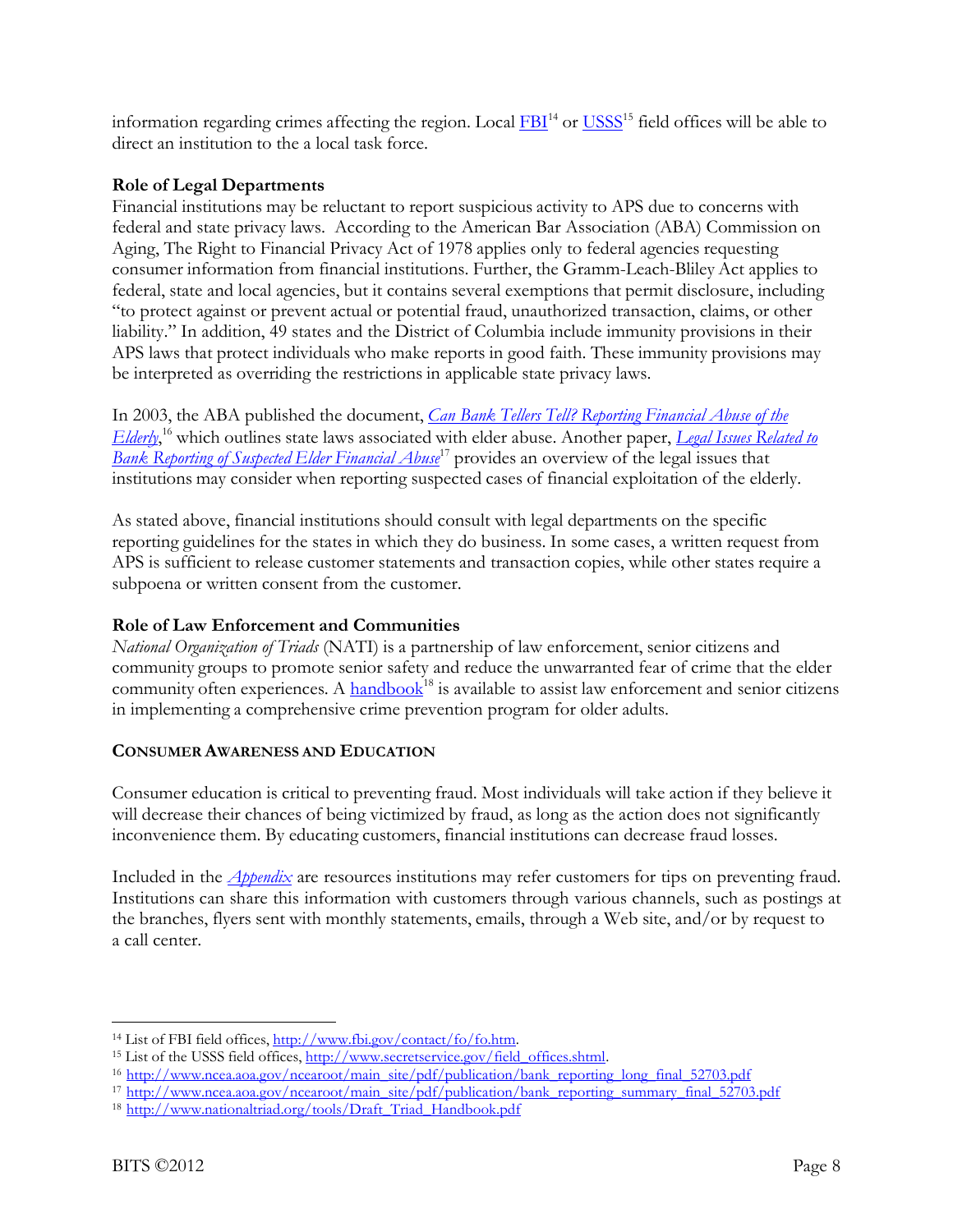#### **CHALLENGES AND IMPEDIMENTS**

While financial institutions recognize the importance and their responsibility in protecting older customers from fraud and abuse, there areas that require an increased focus to more effectively respond to these threats.

## **Clarify the permissibility of age-based fraud monitoring**

Financial institutions utilize sophisticated fraud detection technology and modeling in their attempts to prevent and identify potential fraudulent activity to protect customers. An added layer of scrutiny for older customers' activities, could identify more efficiently identify abnormalities in transactions. However, providing additional security to these specific accounts could place a financial institution in violation of existing age discrimination laws and, therefore, put the institution at risk for potential fines or regulatory actions.

The Department of Justice should review this issue and clarify permissibility of age-based fraud monitoring. A written opinion of the permissibility would be extremely helpful. If, in fact, it is considered a violation of current anti-discrimination laws to segregate this population for fraud monitoring purposes.

#### **Authority to authorize a protective hold on a suspicious transaction**

If an employee strongly suspects or knows the older consumer has fallen for a scam, but the elderly customer wants to perform a transaction (e.g., a withdrawal, a request to transfer funds), the institution is contractually obligated to carry out the customers instructions. In these cases, institutions may try to convince the consumer that the transaction is in response to a fraudulent request, but they may be unsuccessful.

The Consumer Financial Protection Bureau and Treasury should create an option allowing institutions to put a minimal hold on the transaction pending the sending of an alert of APS and APS discussing the situation with the customer.

The U.S. Department of Justice, U.S. Postal Inspection Service, Federal Trade Commission and other agencies along with input from financial institutions should create and maintain a list of known fraudulent actors that can be used to "convince" elders of their involvement in a fraudulent situation. By providing documentation to an older consumer from a trusted source in the government, individuals may be more easily understand that they are the victim of the fraud.

A shareable database of local and regional APS services, as well as, contacts at the Area Agency on Aging would more easily identify for institutions who to contact in discussing these types of situations with involved elders. Along with creating a database for contacts, it will be necessary to clarify further the type of information institutions are legally able to share with APS regarding their older customer.

# **Power of Attorney Privileges Used for Inappropriate Transactions**

Similar the situation described of a victim wanting to go through with a transaction after they have been told that it could be fraud, individuals with a Power of Attorney have the ability to perform transactions on the older consumers behalf. If a financial institution suspects that they are trying to perpetrate fraudulent activity or activity not in the best interest of the elder. Duly executed Powers of Attorney give the holder the legal right to act on behalf of the customer.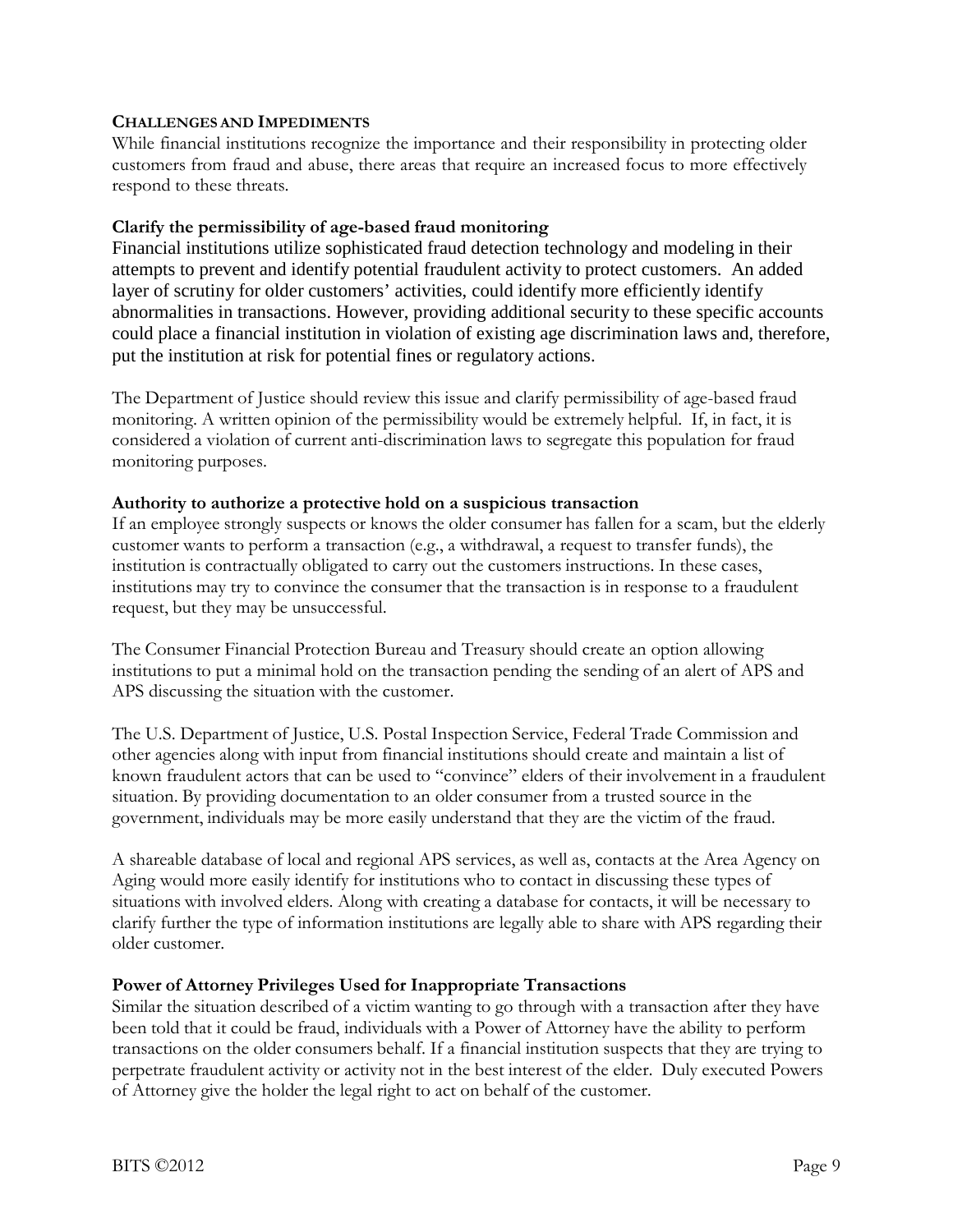Powers of Attorney laws and regulations vary by state and, particularly in the case of Durable Powers of Attorney, can involve granting rights to the agent even after the principal becomes incapacitated. While the agent is obligated to exercise due care and protect the principal, state law is not uniform with respect to the specific responsibilities of an agent with regard to financial transactions, particularly when the principal is an elder. The development of uniform state laws and a Uniform Power of Attorney would be very helpful. Study of the feasibility and benefits of having a uniform Power of Attorney, particularly one for situations in which the principle is an elder should be undertaken.

Select agencies – most likely U.S. Department of Health and Human Services, Social Security Administration, CFPB, U.S. Department of Justice, the Federal Trade Commission and the U.S. Department of Veterans Affairs – should consider working collaboratively to develop educational materials that explain clearly to those agents with Powers of Attorney their financial responsibilities and provide specific examples of what are considered abusive behaviors.

The U.S. Department of Justice could undertake a study of existing criminal statutes that apply to financial abuse of elders. This should include both federal and state level statutes with the goal to develop a model criminal code applicable to this area that strongly disincents criminal actors and those acting as agents from taking advantage of the elderly.

# **Reporting of Suspicious Activities**

Financial institutions are sometimes concerned with the liability they or their employees might incur in situations where they suspect and report elder abuse – particularly if it is a situation in which it is ultimately determined that a fraud was not involved. Today, certain states require the reporting of even suspicions of fraud, but that reporting is not uniform on a national level and statutory hold harmless provisions to protect the reporter seem far from consistent.

The Council should work toward legislative action that would result in a national reporting statute that provides uniform electronic reporting requirements to a single report point which would disseminate the information (or otherwise make it available) to state and local agencies, as well as uniform hold harmless protections for reporting parties. Additionally, the importance of federal and state agencies such as the CFPB, SEC, FINRA, and NSAA, etc., to coordinate their efforts in addressing elder financial abuse can ensure the avoidance of conflicting rules and regulations, which themselves would potentially harm individual clients. This should also include a definition of those individuals who are protected by the requirements, as in some states fraud of vulnerable adults follow the same requirements as fraud of the elderly.

FinCEN, a part of the U.S. Treasury, issued an advisory on February 22, 2011 that addresses the reporting of actual or suspected elder financial abuse on Suspicious Activity Reports (SARS). This provided financial institutions with guidance on reporting specific to SARs' requirements; however, the reporting of elder financial abuse often goes beyond that type of reporting. Reporting would likely include reporting of situations to Adult Protective Services or similar agencies as well potentially, depending on the circumstances, to local law enforcement. Today, however, the structure of adult protective services type agencies is diffused across the country. Some locations have more centralized statewide or regional agencies will others structure such agencies very locally. Determining the correct agency for reporting is often difficult. Law enforcement capabilities to deal with such reports often vary as well. In addition, today with law enforcement often done at the local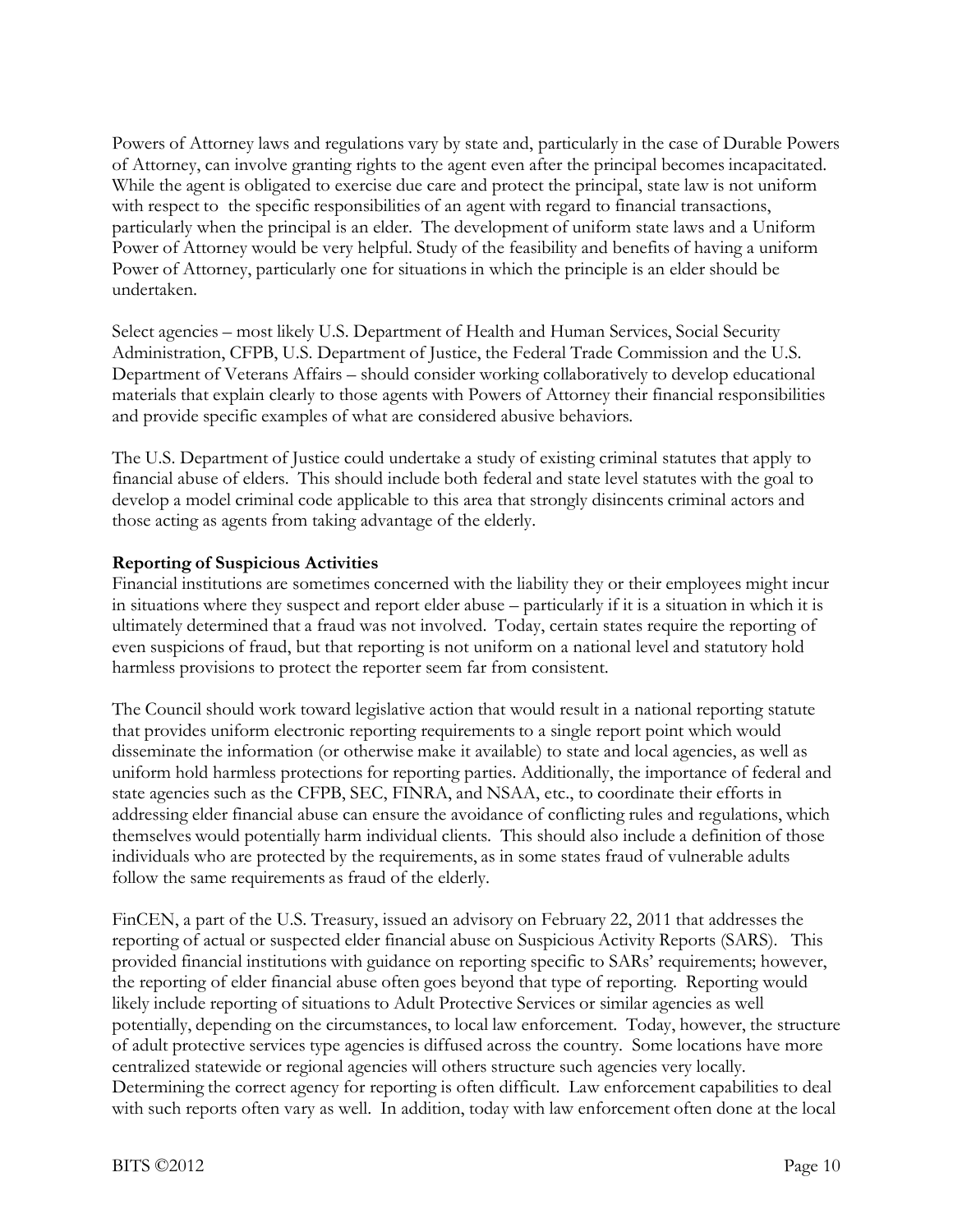level, it is often difficult to synthesize information across jurisdictions to identify when elders in different locations may be being subjected to scams and fraudulent activity that relates to the same set of criminal actors.

Recognizing that local law enforcement lacked skills in investigating cybercrime, in 2007, the Department of Homeland Security, the United States Secret Service, the Alabama District Attorneys Association, the State of Alabama, and the city of Hoover, Alabama partnered to create the National Computer Forensics Institute (NCFI). This partnership provides state and local law enforcement officers the training necessary to conduct basis electronic crimes investigations. Creating a similar model to train state and local law enforcement personnel the training necessary to conduct investigations of elder abuse could have significant merits. Short of such a large effort, creating and providing to local law enforcement bodies an educational opportunity through such options as written best practices, webinars and seminars on the subject would be beneficial.

Note that these same concepts can be generally applied as well to local prosecutorial authorities, who sometimes also lack the knowledge and experience requisite to the successful prosecution of those who prey financially on the elderly. Similar training programs and best practices can also serve this community well.

While SARS reporting is working well today, a significant improvement can be made by specifically adding "Elder Financial Abuse" as a category in Section 35 of the SARs Reporting Form. This would allow for easier collation of such activity and facilitate cross matching of potential criminal actors within this area.

# **Financial Literacy**

Enhanced financial literacy further empowers consumers, including older Americans, to make sound financial decisions. Financial literacy is one of the highest priorities for the Roundtable and its members at the grass roots and at the national policy level. In 2011, Roundtable member companies conducted more than 45,600 financial literacy projects around the country to empower further thousands of consumers to make sound financial decisions.

The Roundtable is currently in the process of developing a structure for training financial institution consumer-facing employees. In addition, the Roundtable is developing a publicly available awareness and education program to be made available to all financial institutions for adoption or modification.

A national-level awareness campaign targeting elder Americans and their family members would provide long-lasting benefits in helping to reduce elder financial abuse.

# **Licensing of Financial Professionals Focused on Elderly Issues**

In the Roundtable's August 20, 2012 letter to the CFPB regarding CFPB's "Request for Information Regarding Senior Financial Exploitation [Docket CFPB-2012-0018]," the Roundtable mentioned another key area to reduce financial abuse of elders. It noted that an effort to make elders more aware of the licensing of financial professionals coupled with an effort by federal and state agencies and professional organizations' role in developing best practices for the training and licensing of financial professionals would have benefits.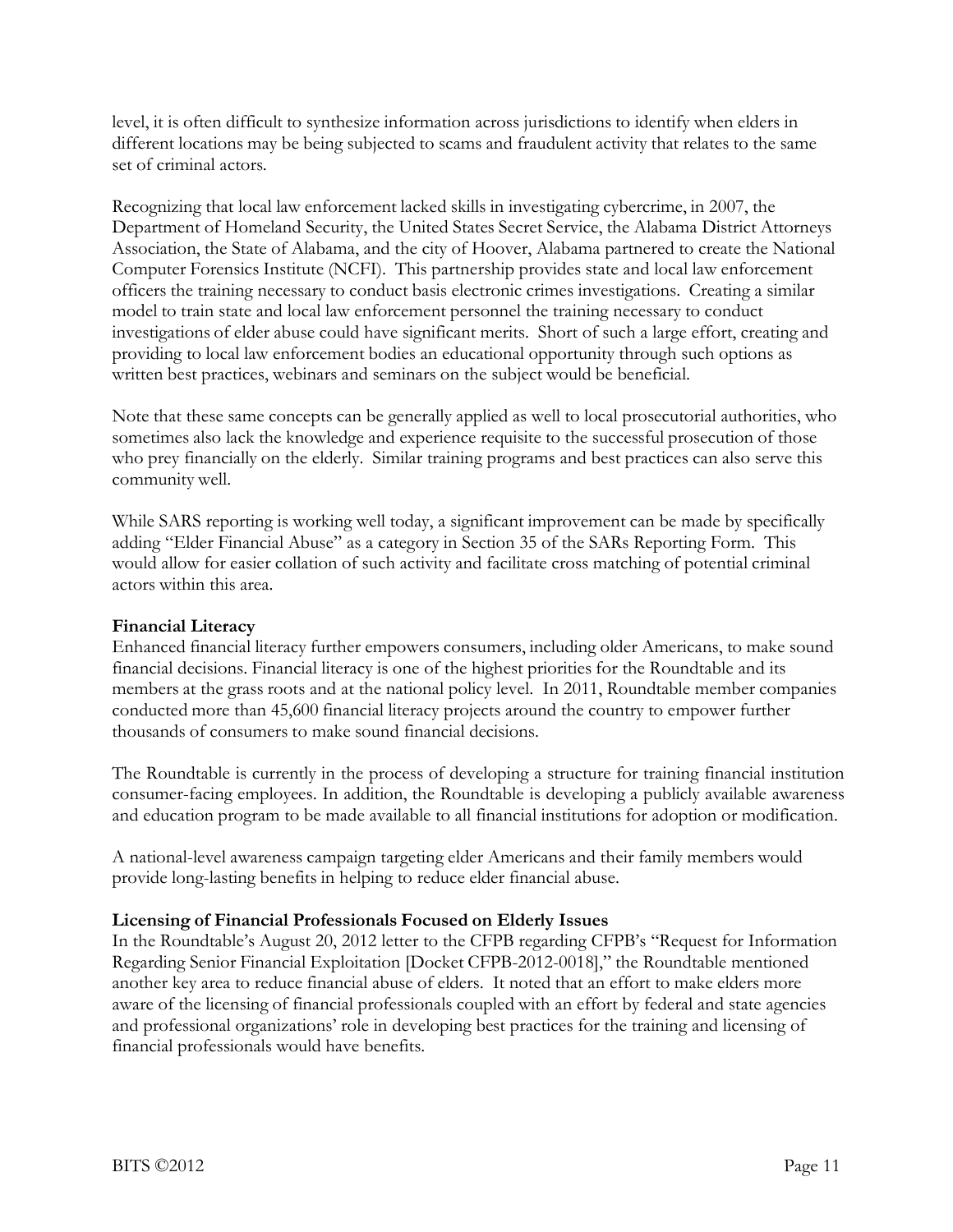#### **APPENDIX A: VARIATIONS OF COMMON PHISHING AND 419 SCAMS**

- **Inheritance scams** Victims receive mail from an "estate locator" or "research specialist" purporting an unclaimed inheritance, refund or escheatment. The victim is lured into sending a fee to receive information about how to obtain the purported asset.
- **Internet sales or online auction fraud**  The perpetrator agrees to buy an item available for sale on the Internet or in an online auction. The seller is told that he or she will be sent an official check (e.g., cashier's check) via overnight mail. When the check arrives, it is several hundred or thousand dollars more than the agreed-upon selling price. The seller is instructed to deposit the check and refund the overpayment. The official check is subsequently returned as a counterfeit but the refund has already been sent. The seller is left with a loss, potentially of both the merchandise and the refund.
- **Recovery Room Scams** Fraudsters build lists of consumers who have previously fallen victim to a scam and sell them to telemarketers. These "sucker lists" contain detailed information about the victim including the name, address, phone number and information about money lost in the scam. The telemarketers contact the victims, often posing as government agents, and offer–for a fee–to assist the victim in recovering the lost money. The consumer is often victimized twice, as a government or consumer advocacy agency would not charge a victim for this assistance.
- **Work-from-Home Scams**  Potential employees are recruited through newspaper, email and online employment services for jobs that promise the ability to earn money while working from the comfort of home. However, many customers unwittingly become mules for fraudsters who use their accounts to launder money or even steal from them. For example, a customer may apply for a position as a "mystery shopper," "rebate processor," "trading partner," or a "currency trader." Upon being hired, the new "employee" provides their bank account information to their employer or establishes a new account using information provided by the employer. The employee is instructed to wire money that is deposited into the accounts to drop boxes via Western Union. Rather than processing rebates or trading currency, the customer is actually participating in a money-laundering scheme where the fraudsters use the employee's (mule's) legitimate account to transfer stolen money to other accounts out of the country.
- **International lottery and sweepstakes fraud** Scam operators, often based in Canada, use telephone and direct mail to notify victims that they have won a lottery. To show good faith, the perpetrator may send the victim a check. The victim is instructed to deposit the check and immediately send (via wire) the money back to the lottery committee. The perpetrator will create a "sense of urgency," compelling the victim to send the money before the check, which is counterfeit, is returned. The victim is typically instructed to pay taxes, attorney's fees and exchange rate differences in order to receive the rest of the prize. These lottery solicitations violate U.S. law, which prohibits the cross-border sale or purchase of lottery tickets by phone or mail. In a similar scam, victims are advised that they are the winner of a sweepstakes. However, they do not receive their initial "winnings" but are encouraged to write small dollar checks in order to get them to the next round to win a larger sweepstakes prize.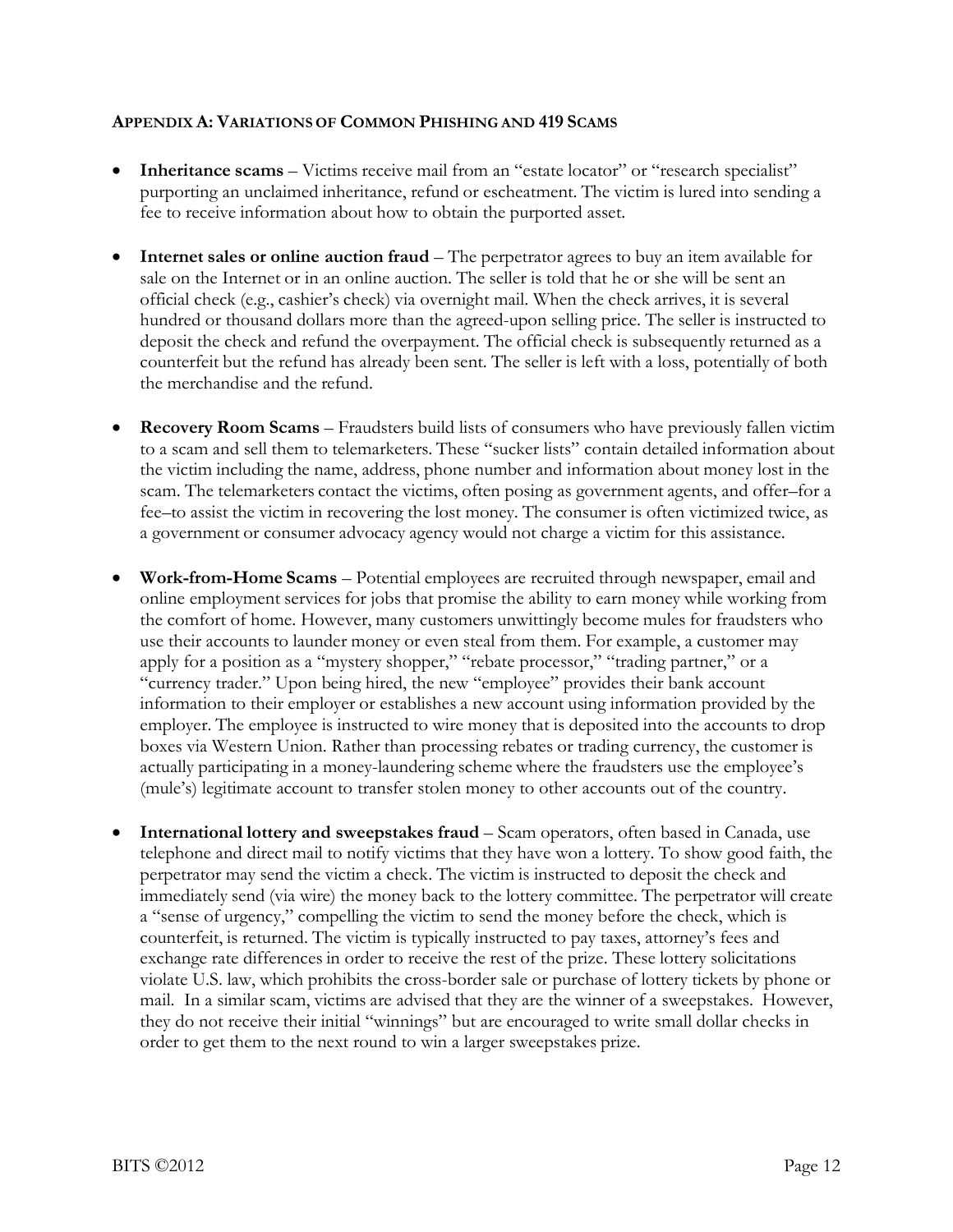- **Fake prizes** A perpetrator claims the victim has won a nonexistent prize and either asks the person to send a check to pay the taxes or obtains the credit card or checking account number to pay for shipping and handling charges.
- **Charitable donation scam** Scam artists claiming to represent charitable organizations use e-mails and telephone calls to steal donations and in some cases donors' identities.
- **Government grant scams** Victims are called with the claim that the government has chosen their family to receive a grant. In order to receive the money, victims must provide their checking account number and/or other personal information. The perpetrator may electronically debit the victim's account for a processing fee, but the grant money is never received.
- **Spoofing** An unauthorized website mimics a legitimate website for the purpose of deceiving consumers. Consumers are lured to the site and asked to log in, thereby providing the perpetrator with authentication information that the perpetrator can use at the victim's legitimate financial institution's website to perform unauthorized transactions.
- **Pharming** A malicious Web redirect sends users to a criminal's spoofed site even though the user entered a valid URL in the browser's address bar. This redirection usually involves worms and Trojans or other technologies that attack the browser address bar and exploit vulnerabilities in the operating systems and Domain Name Servers (DNS) of the compromised computers.
- **Home Stealing** Using public records to obtain information about property records and property transfer forms purchased at any office supply store, fraudsters may use false identification, forge the true property owner's signature and transfer the deed without the true owner's knowledge. Many states do not require deed recorders or those who oversee property closings to authenticate the identities of buyers or sellers who submit the information filed with the city or county recorder's office. These "stolen homes" are often used as collateral for new loans or sold to cash-paying buyers at a fraction of the property's value. The buyers themselves are often victims of this scam as they are unaware that the property was hijacked from the true owner.
- **Investment Property** Property is sold to the elderly consumer as a guaranteed investment with high yield returns. The victim is convinced to buy investment property through, or in conjunction with, a property management firm that will handle all the loan documents, make all the loan payments, place the tenants, collect the rents and maintain the property. The victim is told that he or she has to do nothing other than be the buyer and borrower. The property then falls into foreclosure. The victim finds that the property was inflated in value, payments at the closing were made to the property management company or affiliated parties, no loan payments have ever been made, and any collected rents have been stolen as well.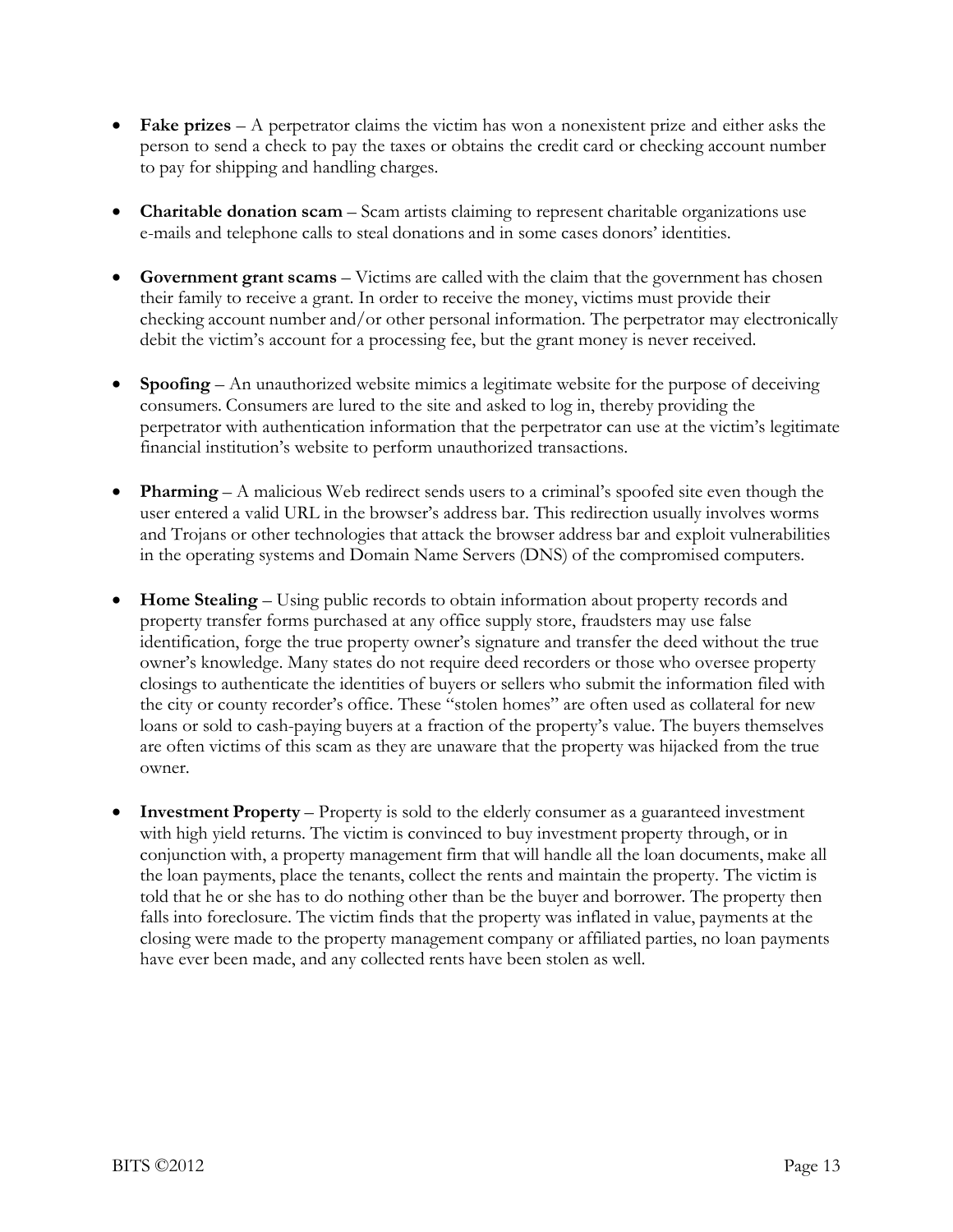#### **APPENDIX B: RESOURCES FOR FINANCIAL INSTITUTIONS**

#### **AGENCIES AND ASSOCIATIONS**

#### **Department of Health and Human Services**

Administration on Aging (AoA) Washington, DC 20201 Ph: (202) 619-0724 Fax: (202) 357-3555 Email: [aoainfo@aoa.hhs.gov](mailto:aoainfo@aoa.hhs.gov) [http://www.aoa.gov](http://www.aoa.gov/)

#### **National Adult Protective Services Association (NAPSA)**

920 S. Spring Street, Suite 1200 Springfield, IL 62704 Ph: (217) 523-4431 Fax: (217) 522-6650 [http://apsnetwork.org](http://apsnetwork.org/)

#### **National Center on Elder Abuse (NCEA)**

c/o Center for Community Research and Services University of Delaware 297 Graham Hall Newark, DE 19716 Email: ncea-info@aoa.hhs.gov [http://www.ncea.aoa.gov](http://www.ncea.aoa.gov/)  Resources by State: [http://www.ncea.aoa.gov/NCEAroot/Main\\_Site/Find\\_Help/State\\_Resources.aspx](http://www.ncea.aoa.gov/NCEAroot/Main_Site/Find_Help/State_Resources.aspx)

#### **National Center for Victims of Crime**

2000 M Street NW, Suite 480 Washington, DC 20036 Ph: (202) 467-8700 Fax: (202) 467-8701 Email: [gethelp@NCVC.org](mailto:gethelp@NCVC.org) [http://www.ncvc.org](http://www.ncvc.org/) A helpline is staffed Monday through Friday 8:30am to 8:30pm EST: Toll-free Helpline: 1-800-FYI-CALL (1-800-394-2255) TTY/TDD: 1-800-211-799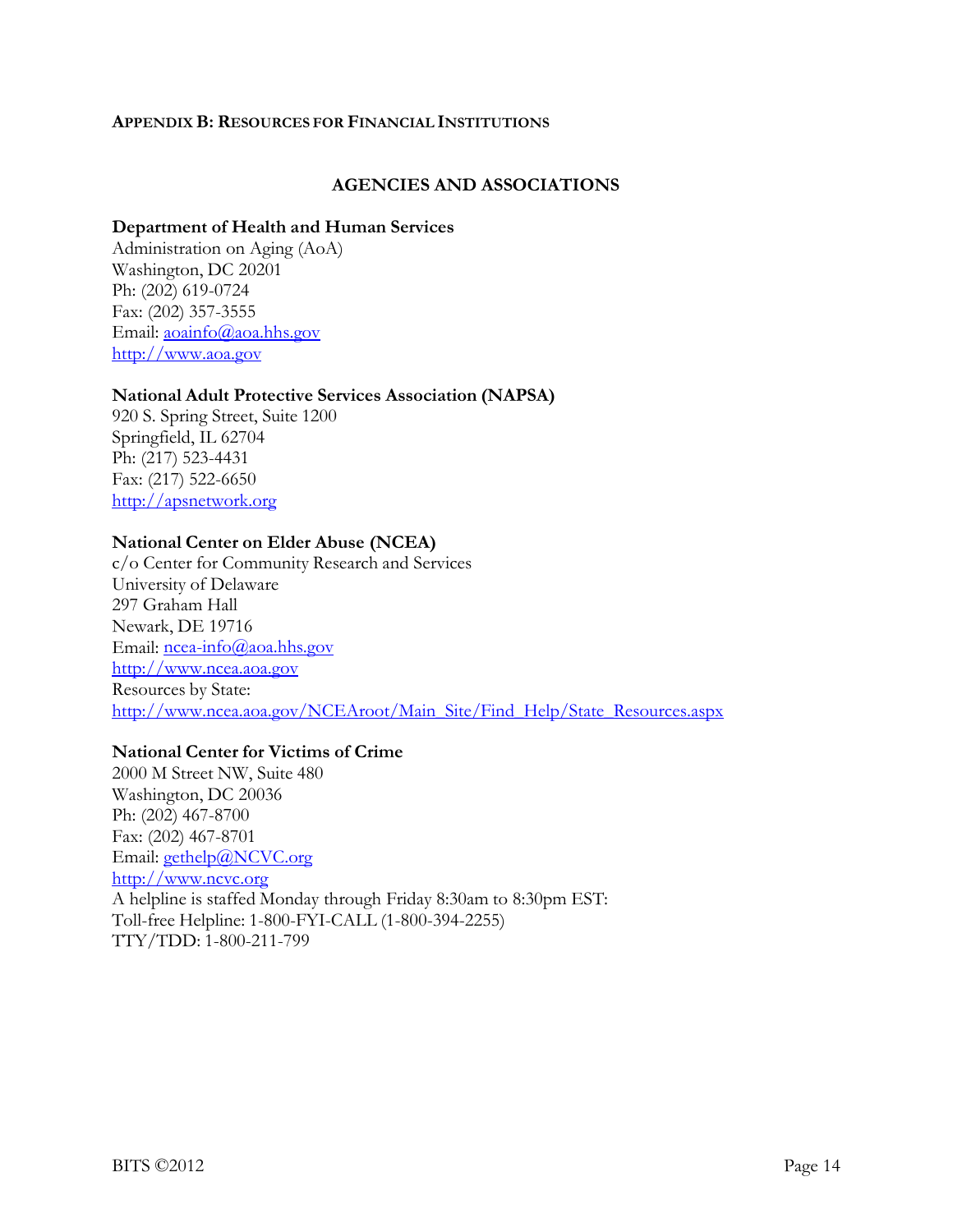# **National Organization of Triads, Inc. (NATI)**

1450 Duke Street Alexandria, VA 22314 Ph: (703) 836-7827 Fax: (703) 519-8567 Email: [nati@sheriffs.org](mailto:nati@sheriffs.org) [http://www.nationaltriad.org](http://www.nationaltriad.org/)

# **Identity Theft Assistance Center (ITAC)**

ITAC, the Identity Theft Assistance Center, is a nonprofit founded by The Financial Services Roundtable as a free service for consumers. Since 2004, ITAC has helped more 60,000 consumers recover from identity theft by giving them a single point of contact to identify and resolve suspicious account activity. ITAC shares victim data with law enforcement agencies to help investigate and prosecute identity crime and forms partnerships on identity theft education and research initiatives. Through its partner Intersections Inc., ITAC offers the ITAC Sentinel® identity management service [\(www.itacsentinel.com\)](http://www.itacsentinel.com/). For more information visit [http://www.identitytheftassistance.org.](http://www.identitytheftassistance.org/)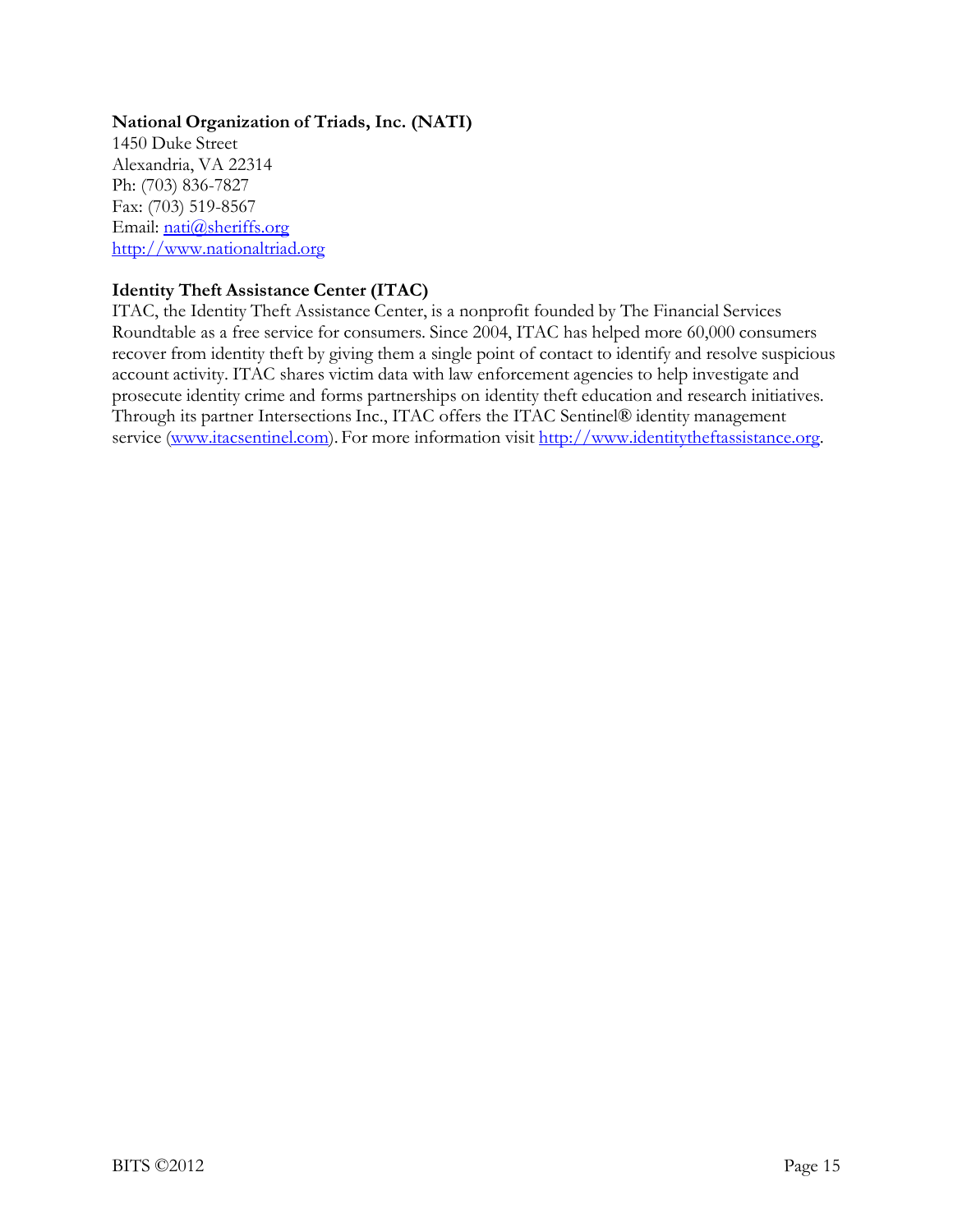# **TRAINING MATERIALS AND TOOLKITS**

**Attorney General of Texas – Senior Texans Page** – Texas has launched a statewide outreach campaign to raise awareness for protecting senior Texans. More information can be found at the Texas Attorney General website: <http://www.oag.state.tx.us/elder/index.shtml>

**Clearinghouse on Abuse and Neglect of the Elderly (CANE)** – CANE is a collaborator in the National Center on Elder Abuse (NCEA), which is funded by the Administration on Aging, U.S. Department of Health and Human Services. CANE identifies a comprehensive list of resources on the many facets of elder mistreatment. Visit [www.cane.udel.edu f](http://www.cane.udel.edu/)or more information.

**The Elder Consumer Protection Program** – The program, housed at Stetson University College of Law's Center for Excellence in Elder Law, serves as a progressive and evolving educational, informational, and instructional resource, to both professionals and the public, on general and legal topics regarding current and developing issues, matters, and concerns in the area of elder consumer protection. The Program, which is supported in part by state and federal funding, offers assorted materials and various services that provide and promote general knowledge, public awareness and assistance, and professional development and training. Materials and services include, but are not limited to, speeches and presentations, brochures and handouts, web page platforms and interfaces, non-legal consumer inquiry assistance, reference databases, and resource guides. Details and additional information can be found at [http://www.law.stetson.edu/elderconsumers.](http://www.law.stetson.edu/elderconsumers)

**Elder Financial Protection Network (EFPN)** – The Network works to prevent financial abuse of elders and dependent adults through community education programs, public awareness campaigns and coordination of financial institution employee training. Financial institution statement stuffers, brochures and posters can be ordered via the website at [http://bewiseonline.org.](http://bewiseonline.org/)

**Elder Abuse Training Program** – Developed in conjunction with the Oregon Department of Human Services, this 2-hour educational curriculum teaches professional and family caregivers about the complexities of domestic elder abuse and neglect. More information on this program, including cost, can be found at: [http://www.medifecta.com/.](http://www.medifecta.com/)

**Federal Bureau of Investigation (FBI)** – The FBI offers a free fraud alert poster, available at [http://www.fbi.gov/majcases/fraud/fraud\\_alert.pdf, f](http://www.fbi.gov/majcases/fraud/fraud_alert.pdf)or placement in branches to help alert customers to common check fraud scams. The FBI's site also provides information about common fraud schemes and those targeting senior citizens. For more information, see <http://www.fbi.gov/majcases/fraud/fraudschemes.htm> or [http://www.fbi.gov/majcases/fraud/seniorsfam.htm.](http://www.fbi.gov/majcases/fraud/seniorsfam.htm)

**Fiduciary Abuse Specialist Team (FAST)** – The Los Angeles FAST team was developed to provide expert consultation to local APS, Ombudsman, Public Guardian and other caseworkers in financial abuse cases. The team includes representatives from the police department, the district attorney's office, the city attorney's office private conservatorship agencies, health and mental health providers, a retired probate judge, a trust attorney, an insurance agent, a realtor, an escrow officer, a stockbroker, and estate planners. The FAST coordinator and consultants have also provided training to bankers and police officers across the state of California. They have developed a manual and have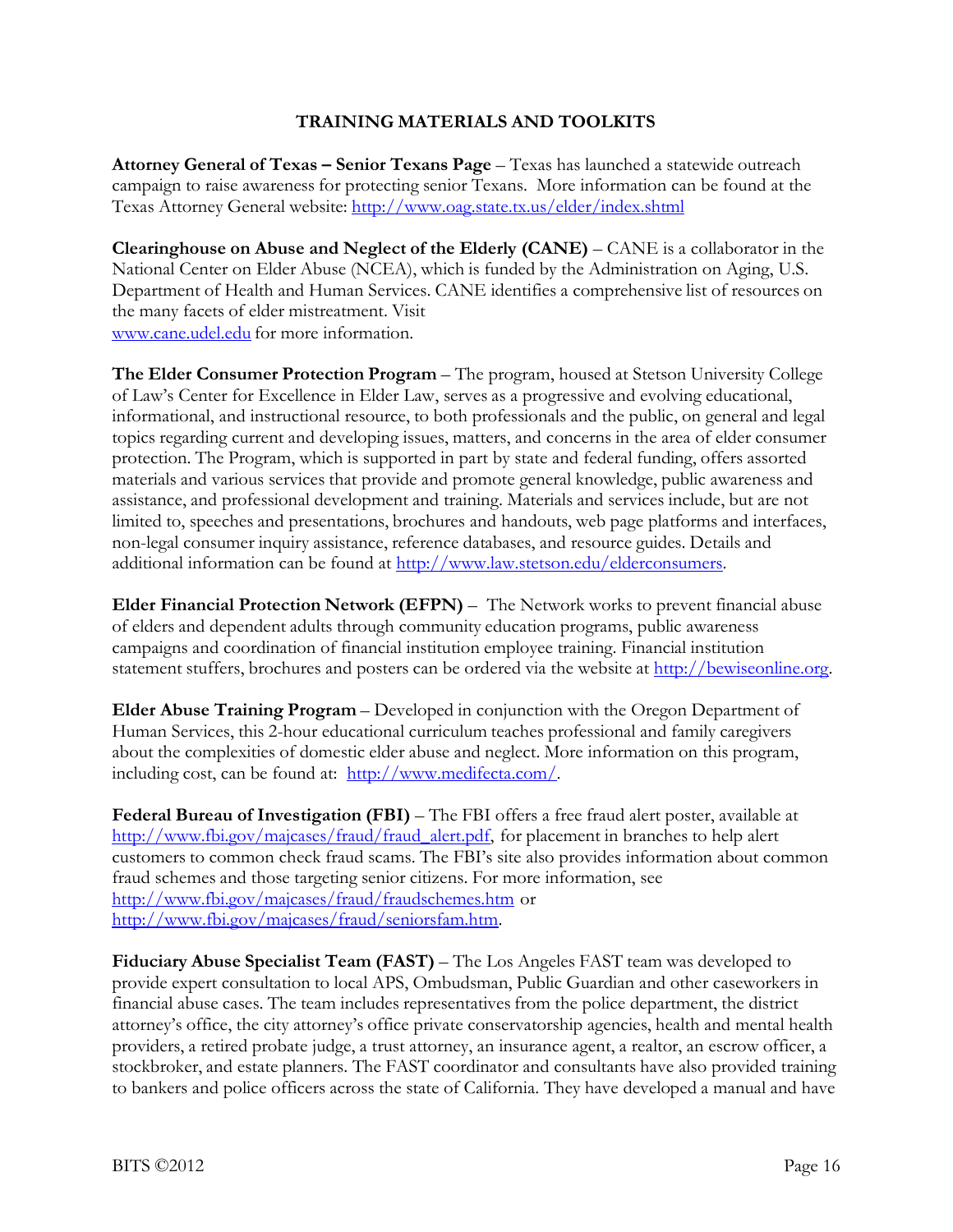helped other communities start up FAST teams. For more information, visit [http://www.preventelderabuse.org/communities/fast.html.](http://www.preventelderabuse.org/communities/fast.html)

**Financial Institution Elder Abuse Training Kit** – Developed in 1995 and updated in 2007 in conjunction with the Oregon Department of Human Services, this kit also includes videos, manuals and other materials. For more information contact:

Oregon Bankers Association 777 13th Street SE, Suite 130 Salem, OR 97301 or PO Box 13429 Salem, OR 97309 Ph: (503) 581-3522 Fax: (503) 581-8714 <http://www.oregonbankers.com/community/efapp>

# **The Massachusetts Bank Reporting Project: An Edge Against Elder Financial Exploitation**

– The Massachusetts' Executive Office of Elder Affairs, in collaboration with the Executive Office of Consumer Affairs, and the Massachusetts Bank Association, developed the bank reporting project to provide training to bank personnel in how to identify and report financial exploitation, as well as foster improved communication and collaboration between the financial industry and elder protective services. The project has been successfully replicated in numerous communities. Sample materials, including model protocols, procedures for investigating and responding to abuse, and training manuals are available. For more information contact:

Jonathan Fielding One Ashburton Place, 5th Floor Boston, MA 02108 Ph: (617) 222-7484 Fax: (617) 727-9368 Email: [jonathan.fielding@state.ma.us](mailto:jonathan.fielding@state.ma.us)

**Missouri Department of Health and Human Services – Missourians Stopping Adult Financial Exploitation (MOSAFE) Project** – The MOSAFE website includes training materials for financial institution employees to help spot the warning signs of financial exploitation, and take steps to stop it. The materials include a video, brochure, PowerPoint presentation, resource manual, and eight articles, which can be viewed and/or downloaded from this site. <http://www.dhss.mo.gov/MOSAFE/index.html>

**National Center on Elder Abuse (NCEA) Training Library** – In response to the needs of various agencies for training materials on elder abuse, neglect, and exploitation, the NCEA developed this national resource library. Technical assistance is provided to library users both on what is available through the library and on how to select the right materials to meet the user's particular needs. Most of the library's materials are now available for downloading. To learn more and access the library, visit:

[http://www.ncea.aoa.gov/NCEAroot/Main\\_Site/Library/Training\\_Library/About\\_Training\\_Libra](http://www.ncea.aoa.gov/NCEAroot/Main_Site/Library/Training_Library/About_Training_Library.aspx) [ry.aspx](http://www.ncea.aoa.gov/NCEAroot/Main_Site/Library/Training_Library/About_Training_Library.aspx)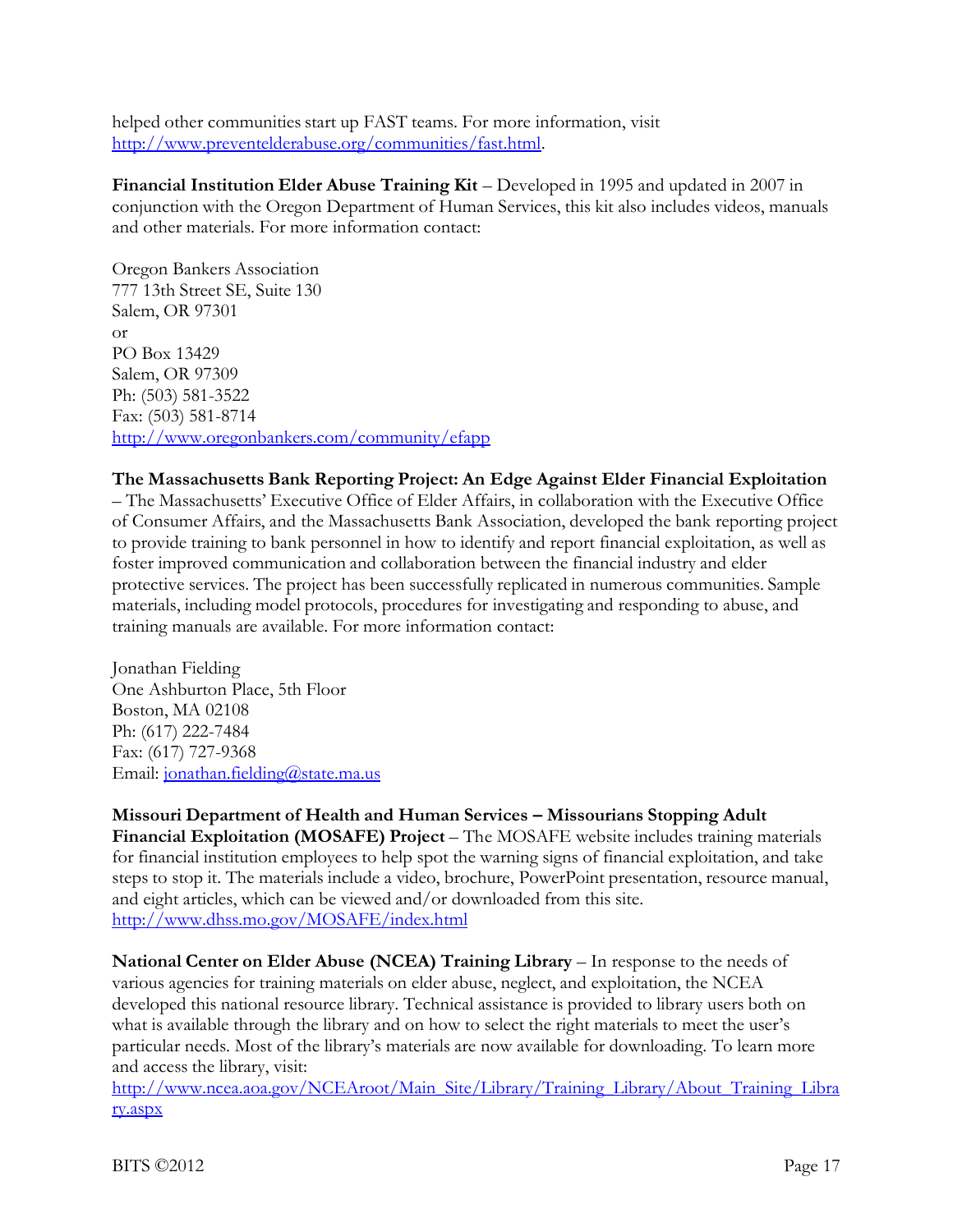# **CONSUMER RESOURCES**

**AARP Foundation** – In conjunction with the Colorado Attorney General the AARP Foundation has created the Colorado ElderWatch Project [\(http://www.aarpelderwatch.org/\)](http://www.aarpelderwatch.org/) to fight the financial exploitation of older Americans through collection of data.

**Attorney General of Texas – Senior Texans Page** – Texas has launched a statewide outreach campaign to raise awareness for protecting senior Texans. More information can be found at the Texas Attorney General website,<http://www.oag.state.tx.us/elder/index.shtml>

**Federal Bureau of Investigation (FBI)** – This FBI site includes information about common fraud schemes and those targeting senior citizens. For more information, see <http://www.fbi.gov/majcases/fraud/fraudschemes.htm> or [http://www.fbi.gov/majcases/fraud/seniorsfam.htm.](http://www.fbi.gov/majcases/fraud/seniorsfam.htm)

**Federal Deposit Insurance Corporation (FDIC)** – The Federal Deposit Insurance Corporation publishes the FDIC Consumer News quarterly to help people protect and stretch their money. The Fall 2005 edition of "Fiscal Fitness for Older Americans: Stretching Your Savings and Shaping Up Your Financial Strategies" included a section on frauds targeting the elderly. For more information, see [http://www.fdic.gov/consumers/consumer/news/cnfall05/index.html.](http://www.fdic.gov/consumers/consumer/news/cnfall05/index.html)

**Federal Trade Commission (FTC)** – The Federal Trade Commission's Bureau of Consumer Protection provides free information to help consumers detect and avoid fraud and deception. For more information, visit [http://www.ftc.gov/bcp/index.shtml.](http://www.ftc.gov/bcp/index.shtml)

The FTC also operates a call center for identity theft victims where counselors tell consumers how to protect themselves from identity theft and what to do if their identity has been stolen (1-877-IDTHEFT [1-877-438-4338]; TDD: 1-866-653-4261; or [http://www.ftc.gov/idtheft\)](http://www.ftc.gov/idtheft).

**Identity Theft Assistance Center (ITAC)** – ITAC is a nonprofit supported by financial services companies as a free service for their customers. ITAC shares information with law enforcement to help them investigate and prosecute fraud and identity theft. For a list of ITAC member companies and consumer information on identity theft detection and prevention, visit [http://www.identitytheftassistance.org.](http://www.identitytheftassistance.org/)

**MetLife Mature Market Institute® (MMI)** – The MMI site offers pamphlets, guides and tip sheets designed to assist decision-makers about retirement planning, caregiving and healthcare. Such publications include *Helpful Hints: Preventing Elder Financial Abuse* <sup>19</sup> and *Preventing Elder Abuse.* <sup>20</sup> For more information about other guides, reports, and resources offered by the MMI, visit [www.maturemarketinstitute.com.](http://www.maturemarketinstitute.com/)

**North American Securities Administrators Association, Inc (NASAA)** – The North American Securities Administrators Association (NASAA) is an international organization devoted to investor protection. The NASAA Fraud Center,

<sup>19</sup> [http://www.metlife.com/assets/cao/mmi/publications/consumer/mmi-helpful-hints-preventing-elder-financial](http://www.metlife.com/assets/cao/mmi/publications/consumer/mmi-helpful-hints-preventing-elder-financial-abuse-olderadults.pdf)[abuse-olderadults.pdf](http://www.metlife.com/assets/cao/mmi/publications/consumer/mmi-helpful-hints-preventing-elder-financial-abuse-olderadults.pdf)

<sup>&</sup>lt;sup>20</sup> Since You Care guides[, http://www.metlife.com/mmi/publications/since-you-care-guides/index.html](http://www.metlife.com/mmi/publications/since-you-care-guides/index.html)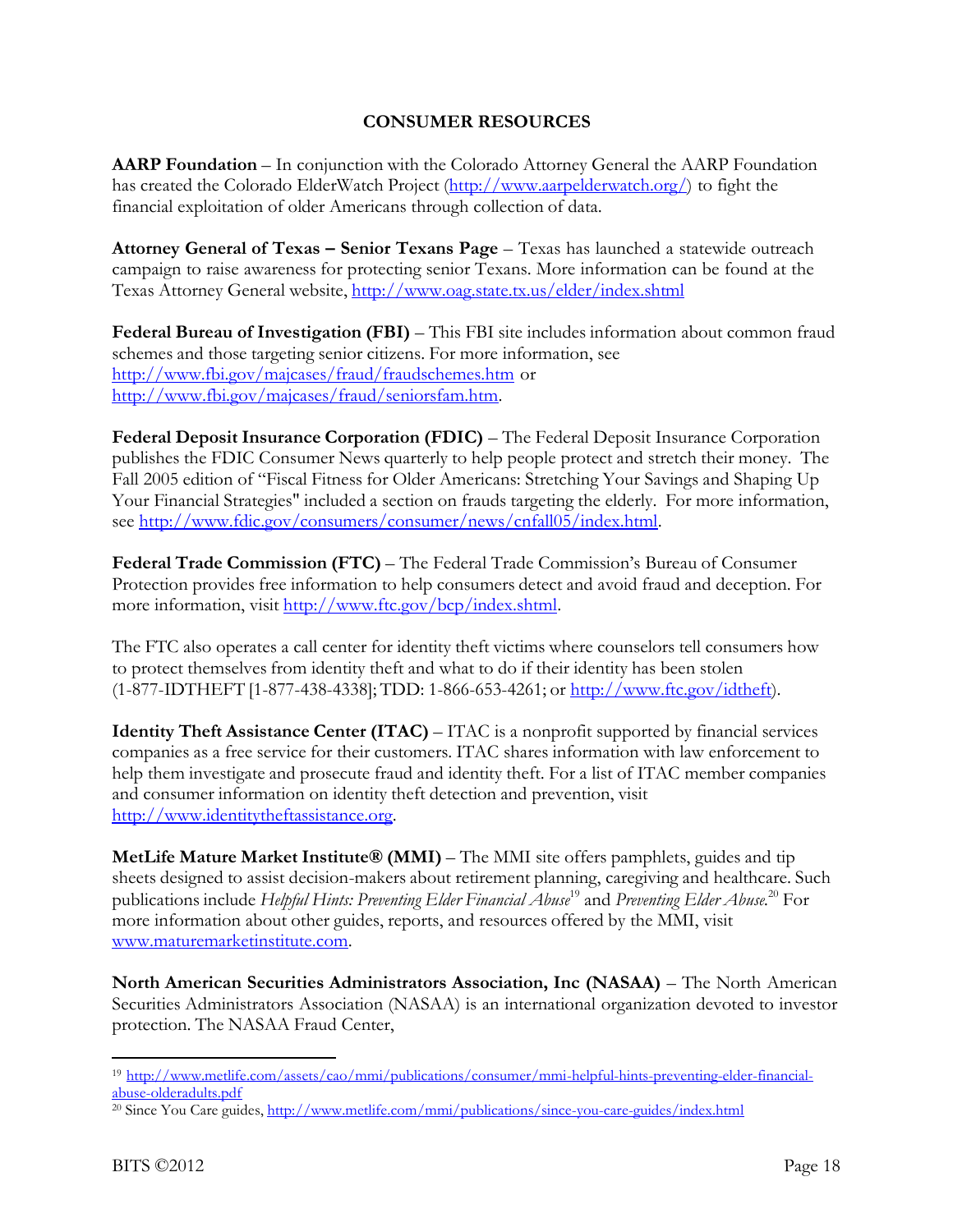httr [//www.nasaa.ar/Investor Education](http://www.nasaa.org/Investor_Education/NASAA_Fraud_Center/) /NASAA Fraud Center /, contains resources and information to protect against investor fraud.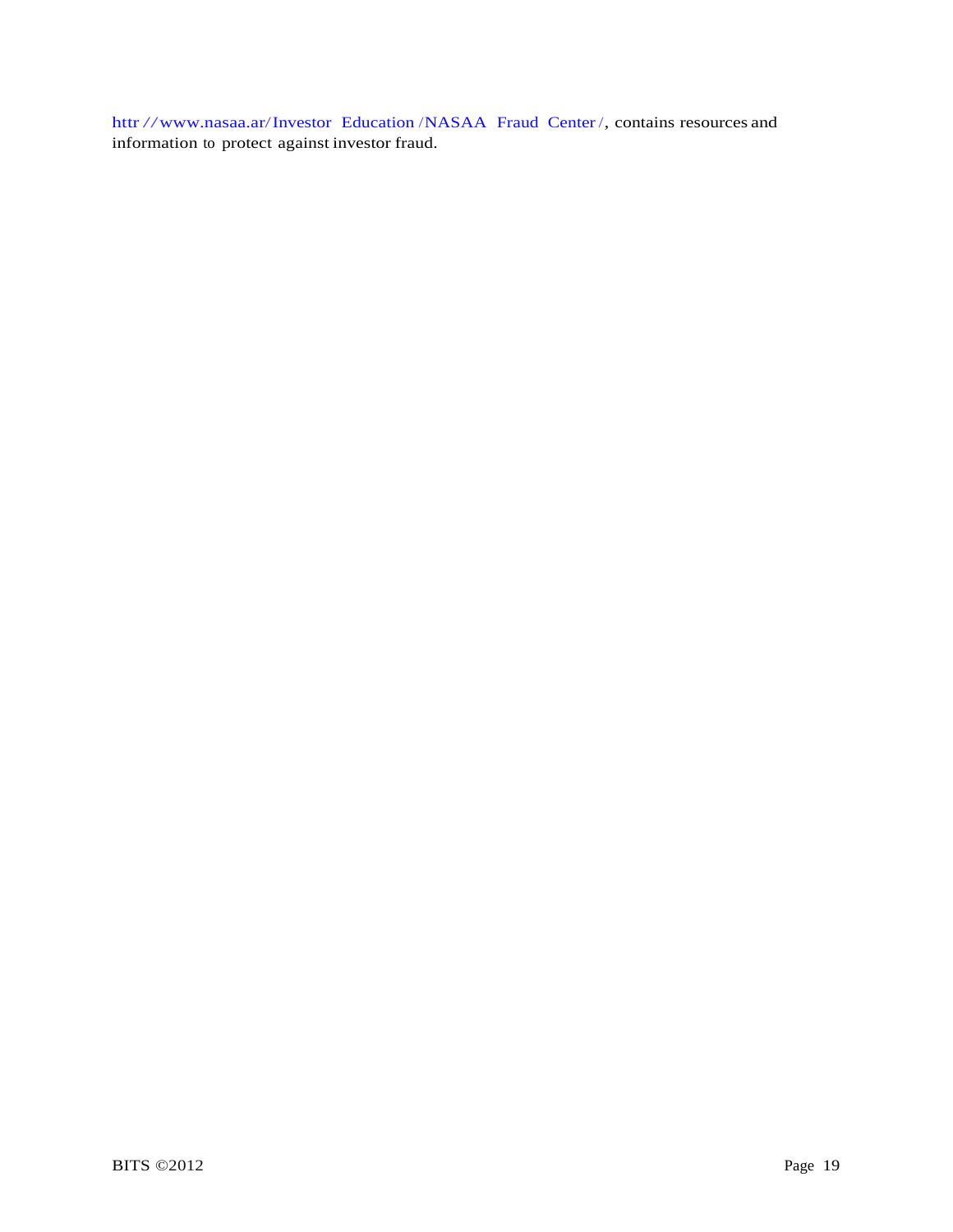#### **APPENDIX C: TIPS FOR SENIOR CONSUMERS**

**Establish a budget.** Identify all current obligations (e.g., mortgage payment, supplemental health insurance, prescription drugs). Determine the amount to spend each month and develop an appropriate budget.

**Determine the appropriate products for you.** Institutions offer a wide variety of products to respond to consumer needs. Investigate the products and determine which will benefit your lifestyle. Ask questions if you do not understand a product's features and make sure you understand any fees and, especially for investments, risks associated with the product before agreeing to purchase it. Your bank or financial institution or the local Area Agency on Aging can offer you educational information on financial products. Financial institutions offer resources to explain these.

**Plan for your estate.** To assist your family when decisions must be made, it is helpful to have the following legal documents: a durable power of attorney in the case of incapacity, living will for health care decisions, and a will for property distribution decisions. You should seek the assistance of a lawyer to complete these documents. If you cannot afford a lawyer, many communities offer free or low cost legal services for seniors.

**Be ready for the unexpected.** No one can predict when tragedy will strike, but all should plan accordingly. Establish an emergency fund with enough for three months' expenses.

**Choose a trusted individual when providing power of attorney.** Your attorney can discuss the benefits of appointing a power of attorney so someone can make decisions on your behalf when you are no longer able. Carefully review the authority the power of attorney document grants your designee, especially regarding the ability to perform financial transactions and make gifts.

**Stay active and engage with others regularly**. Fraudsters prey on individuals who have infrequent contact with others. Stay active in your community. Most communities have senior centers that offer social activities.

**Respond cautiously to in-person, mail, Internet or solicitations.** No one should ask you to send them money unless you purchased or bought a product or service. Likewise, legitimate organizations offering contests or lotteries would never ask you to send them money to "claim your prize." Be cautious of any deal that sounds too good to be true. Discuss with a trusted friend or family member any request you get to send someone you do not know money. For instance, you cannot win a lottery, if you have not entered.

**Know that wiring money is like sending cash.** Con artists often insist that people wire money, especially overseas, because it is nearly impossible to get your money back or trace the money. Do not wire money or write checks to strangers, to sellers who insist on wire transfers for payment, or to someone who claims to be a relative in an emergency.

**Contact your bank or financial institution if a request looks suspicious.** Fraudsters may contact you claiming to be your bank or financial institution. Before providing any information, especially private information like your social security number, bank account numbers or passwords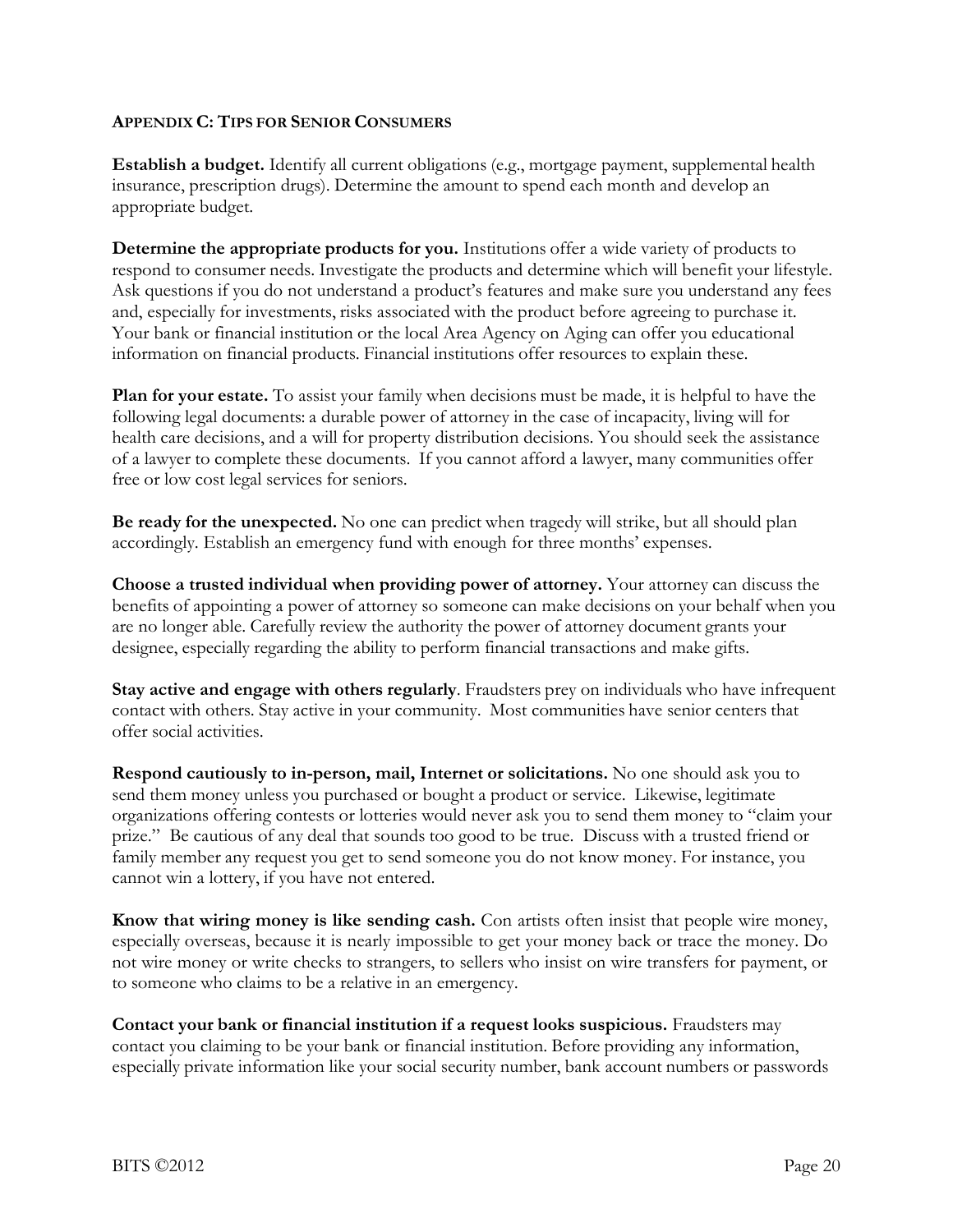for your computer, contact your bank or institution through your regular channels (e.g., in-person visit, phone call) to confirm the request is from your bank or institution.

**Protect your passwords and account numbers.** Do not share your passwords and / or account numbers with others. If you think someone has obtained your password, immediately notify the institution.

**Do not let embarrassment or fear keep you from discussing suspicious activities.** We all make mistakes and often do not realize we have until after we have. If you think you have made a mistake with your finances, the situation could become worse if not escalated. Discuss any suspicious activity with someone you trust (e.g., family member, bank manager, attorney, local Area Agency on Aging, police).

**Monitor your financial affairs.** Actively track your financial accounts so you will be able to recognize quickly when a fraudulent transaction appears. Read your bank and credit card statements. Look for things that you did not authorize or do yourself. If you find activity you did not do, call your bank or credit card company immediately.

**Check your credit report regularly.** Checking your report can help you guard against identity theft. Visit [www.ftc.gov/idtheft](http://www.ftc.gov/idtheft) if you spot accounts that are not yours. Visi[t](http://www.annualcreditreport.com/) [www.AnnualCreditReport.co](http://www.annualcreditreport.com/)m or call 1-877-322-8228, the only authorized website for free credit reports. You will need to provide your name, address, Social Security number and date of birth to verify your identity.

**Do not deposit checks you receive from strangers.** Fraudsters may ask you to deposit a check and then require you to send a portion back. They do this to gather information about you that they then use to impersonate you. Ask your institution for help to prove the legitimacy of a check before you send any money to a stranger.

**Keep details of all deals in writing.** When making a financial decision always ask questions to ensure that you feel comfortable and confident where your money is going. Keeping a record of this information may help remedy a situation if the deal was in fact a fraud scam.

**Look out for common scams.** Criminals have similar tactics that they often use. These include posing as a repairperson that you did not call for, claiming to be a relative in emergency and stating that you have won a sweepstakes or lottery that you did not enter.

**Ask for assistance.** Many financial institutions have programs specifically designed to help. Beware of advisors claiming special qualifications and certifications to advise seniors. Contact your state securities regulator to check on specific licenses. In addition, credit-counseling resources are available through the following:

| National Foundation for | The Federal Trade        | Consumer Credit    |
|-------------------------|--------------------------|--------------------|
| Credit Counseling       | Commission               | Counseling Service |
| 1.800.388.2227          | www.ftc.gov/bcp/menus/c  | 1.800.388.2227     |
| www.nfcc.org            | onsumer/credit/debt.shtm | www.cccsatl.org    |

You can also contact your local Area Agency on Aging or call 1-800-677-1116.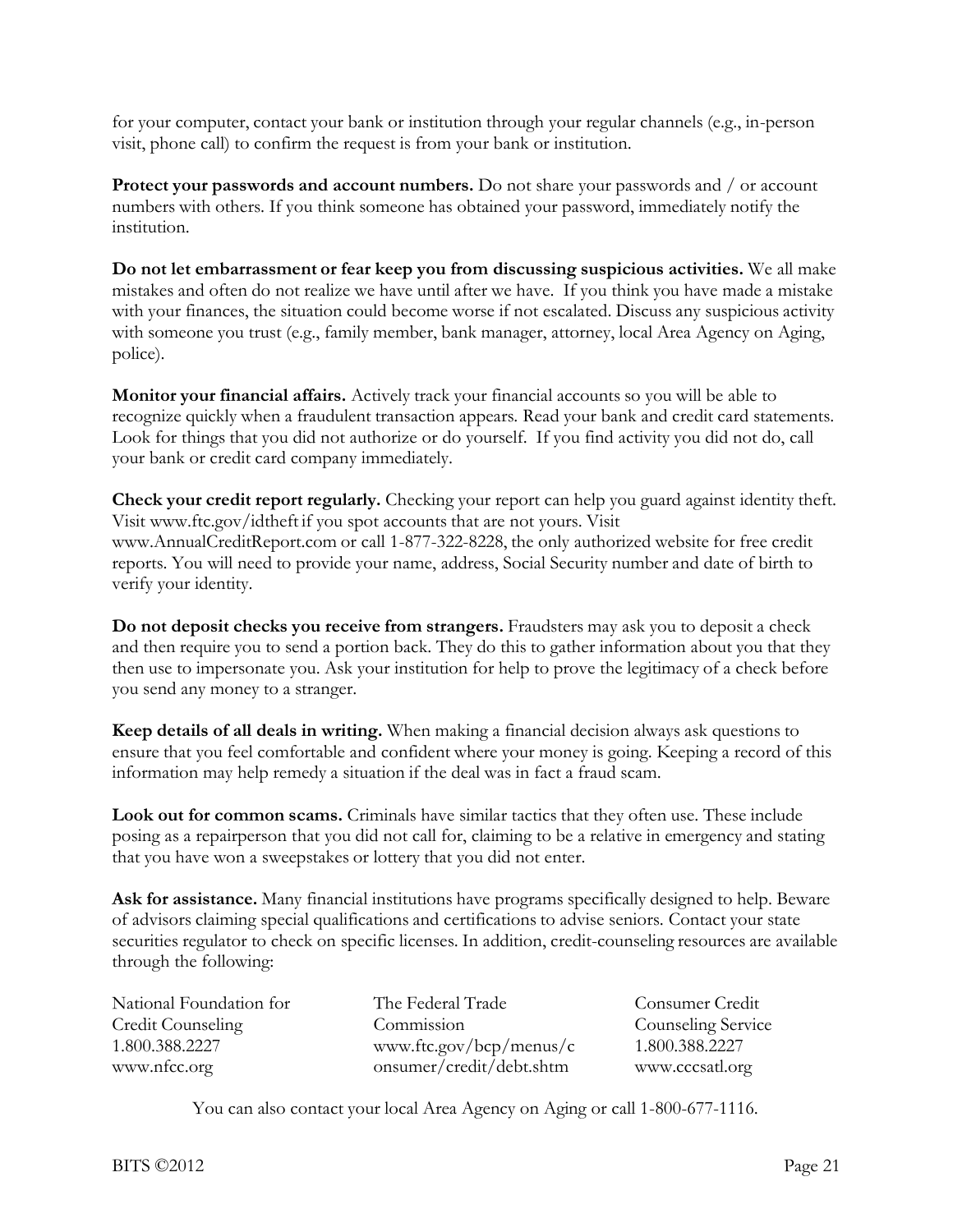### **APPENDIX D: TIPS FOR FAMILY MEMBERS AND FIDUCIARY**

**Discuss financial wishes.** Before capacity is diminished, discuss financial plans with your family members in a non-confrontational setting. Reassure him or her that you want to learn about their plans and concerns, not impose your own ideas upon them.

**Learn about estate documents.** These documents may include a will, durable power of attorney and health care proxy. It will be important that you know where these are stored in the event of an unfortunate circumstance. If the family member involved does not have these documents, encourage them to get them through a qualified attorney. If the family member cannot afford an attorney, many communities offer free or low cost legal services for seniors.

**Act on behalf of the individual.** When given the Power of Attorney, it is your fundamental responsibility to act in the best interest of the individual. You must use the elder's funds for the care of the elder. No funds should be used for your own desires.

#### **Watch for signs of mental changes or abuse.**

**Diminished mental capacity**

- Confusion over simple concepts; disorientation
- Failure to remember basic facts or recent conversations
- Difficulty performing simple tasks
- Drastic shifts in investment styles or investment objectives.
- Unexplained withdrawals, wire transfers or other changes in financial situation
- Erratic behavior or dramatic mood swings
- Over-reliance on a third-party
- Inability to make decisions
- Diminished hearing
- Diminished vision
- Memory Loss

#### **Third Party Financial Abuse**

- Account withdrawals that are unexplained or not typical
- Inability to contact the older adult
- Signs of intimidation or reluctance to speak, especially in the presence of a caregiver
- Sudden or highly increased isolation from friends and family
- Checks written to strangers or to parties to whom the elder has never written a check.
- Someone forging signatures
- Improper use of conservatorships, guardianships or powers of attorney